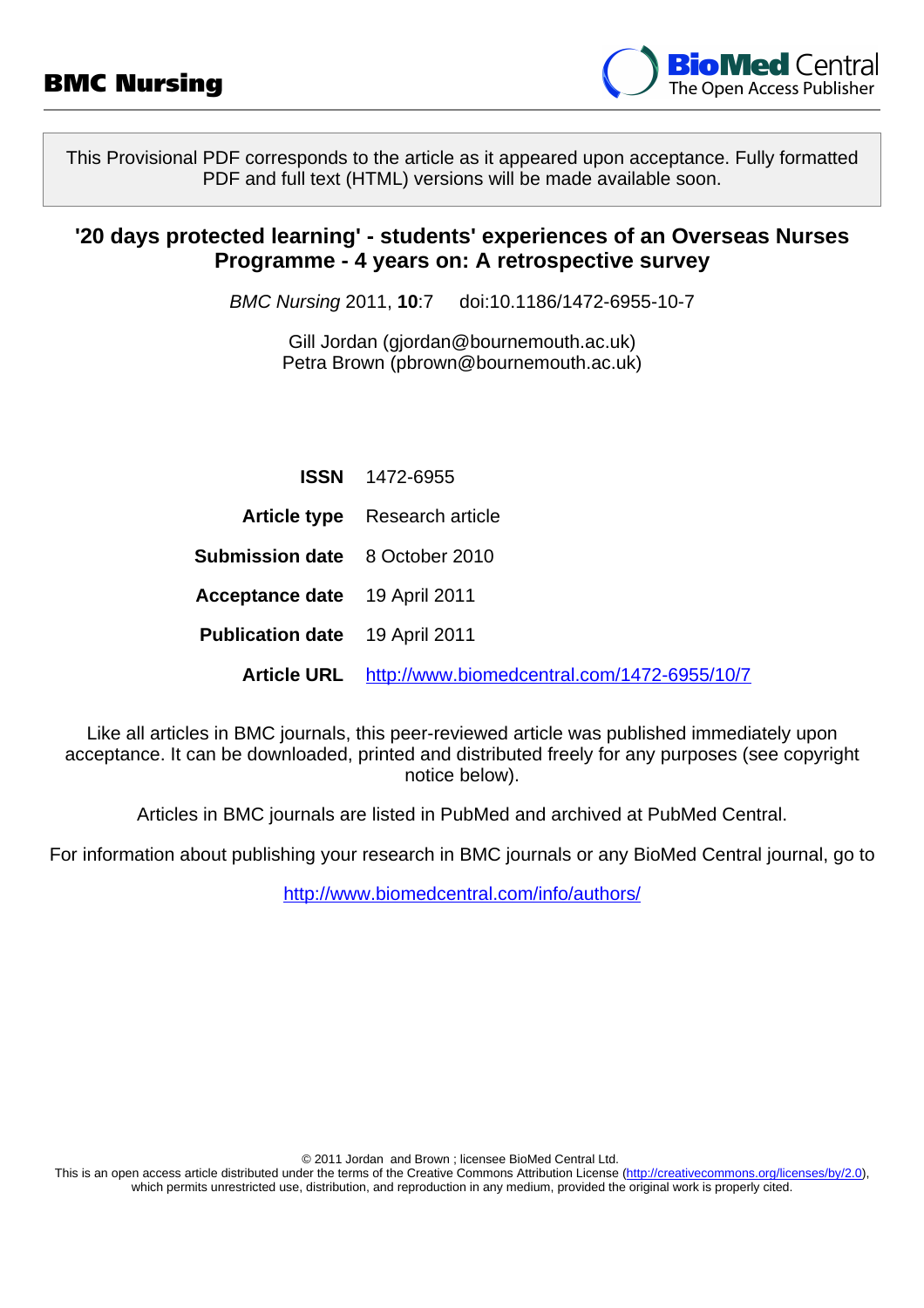# **'20 days protected learning' - students' experiences of an Overseas Nurses Programme - 4 years on: A Retrospective Survey**

Gill Jordan\*, Petra Brown

School of Health and Social Care, Bournemouth University, Bournemouth House, Christchurch Road, Bournemouth BH1 3LH. UK.

- GJ : gjordan@bournemouth.ac.uk
- PB : petrabrown@bournemouth.ac.uk

\*Corresponding author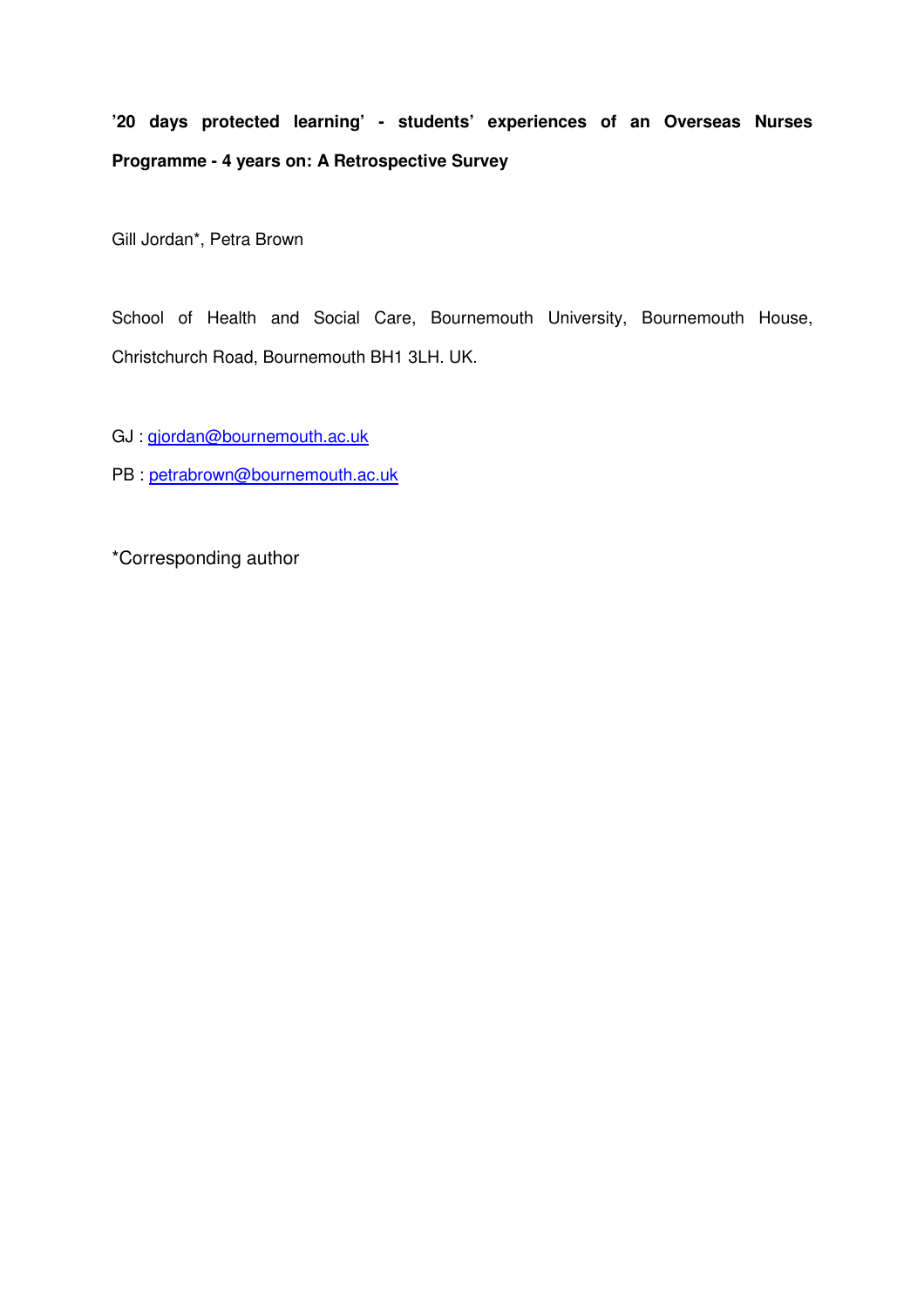# **Abstract**

#### **Background**

From September 2005 the Nursing and Midwifery Council (NMC) introduced new arrangements for the registration of non-EU overseas nurses which requires all applicants to undertake '20 days of protected learning' time in the UK and for some, a period of supervised practice. A survey was undertaken at Bournemouth University, which offers a '20 days protected learning only' programme, to elicit overseas nurses' demographic details, experiences in completing the programme and their 'final destinations' once registered.

#### **Methods**

An online survey was devised which contained a mixture of tick box and open ended questions which covered demographic details, views on the programme and final destinations This was uploaded to www.SurveyMonkey.com and sent out to nurses who had completed the Overseas Nurses Programme (ONP) with Bournemouth University (n=1050). Quantitative data were analysed using descriptive statistics and the qualitative data were coded and analysed using content analysis.

#### **Results**

There were 251 respondents (27.7% response rate). The typical 'profile' of a nurse who responded to the survey was female, aged 25-40 years and had been qualified for more than 5 years with a bachelors degree. The majority came from Australia on a 2 year working holiday visa and the key final destination in the UK, on registration with the NMC, was working for an agency.

There were five key findings regarding experience of the programme. Of those surveyed 61.2% did not feel it necessary to undergo an ONP; 71.6% felt that they should be able to complete the programme on-line in their own country; 64.2% that the ONP should only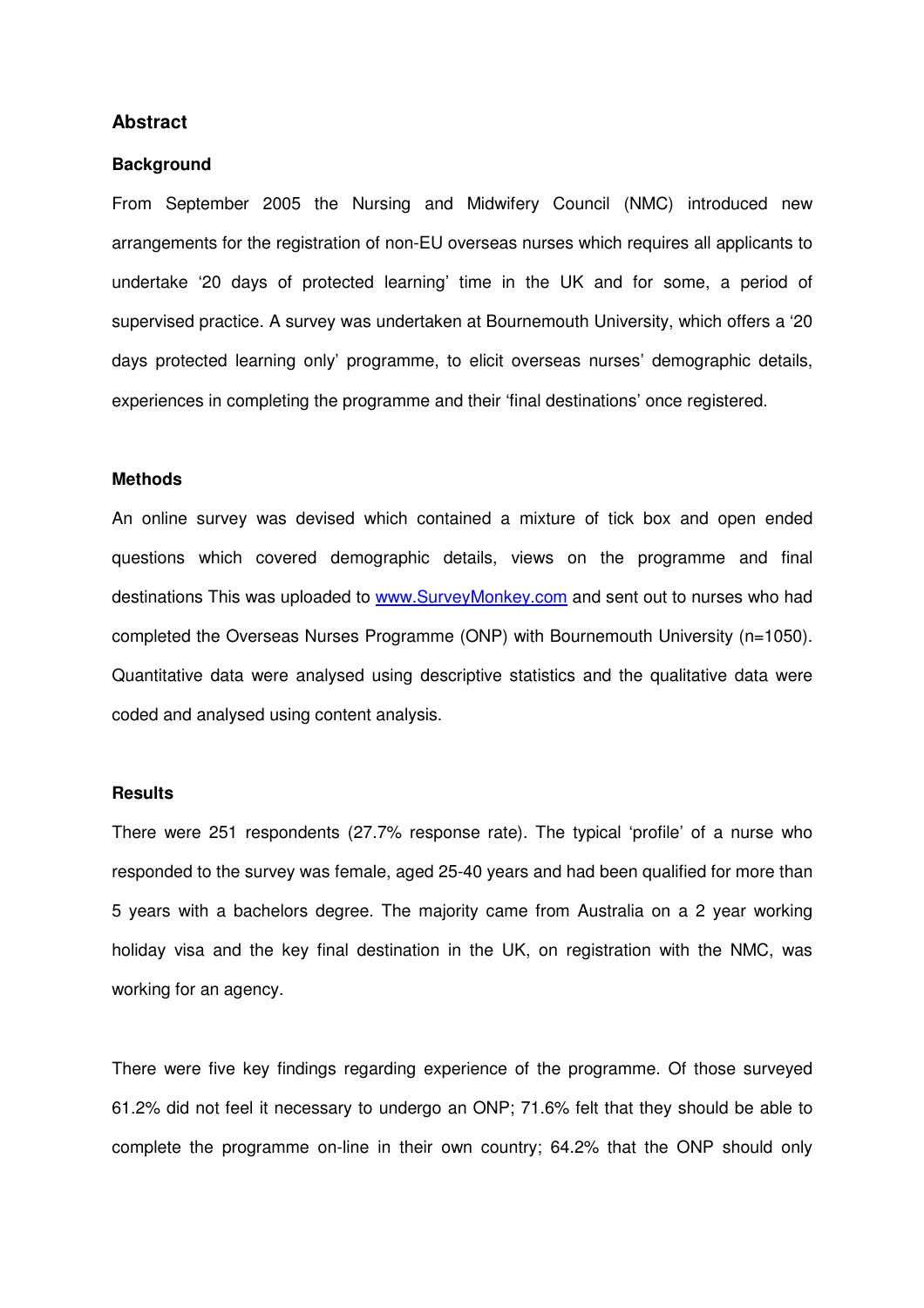contain information about delivery of healthcare in UK and Legal and professional (NMC) issues; 57% that European nurses should also undergo the same programme and sit an IELTS test; and 68.2% that the programme was too theory orientated; and should have links to practice (21%).

# **Conclusions**

The NMC set the admissions criteria for entry to the register and Standards for an ONP. The findings of this survey raise issues regarding the perceived value and use of this approach for overseas nurses, and it may be helpful to take this into account when considering future policy.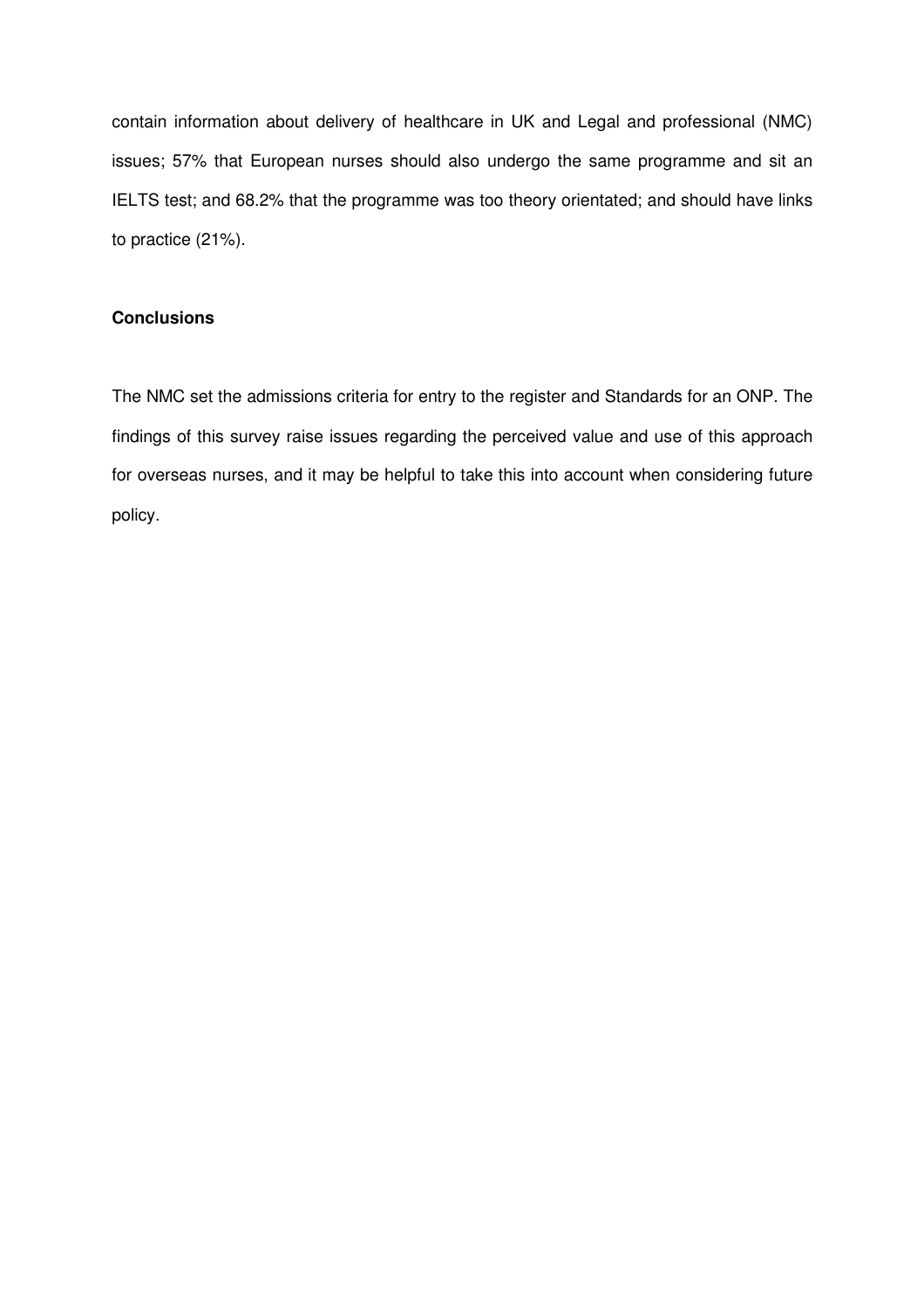# **Background**

The Nursing and Midwifery Council (NMC) introduced new arrangements for the registration of non-EU overseas nurses in September 2005. This required all applicants to undertake '20 days of protected learning' time in the UK and for some, a period of supervised practice, to ensure that all applicants are fit to practice prior to entering the NMC register [1,2]

A literature review in 2010 revealed that there were no articles or papers specifically written about nurses undertaking the '20 days protected study only' course. Related literature available included Buchan et al's [3] study of the international recruitment of nurses which included those from Australia, New Zealand, USA and South Africa. However, this study was published prior the the NMC mandatory requirements [1] for overseas nurses wishing to register with the NMC.

There was literature pertaining to the Supervised Practice Overseas Nurses Programme, although much of this was about Adaptation Programmes, prior to the NMC's 2005 revision of how nurses from overseas could join their register. There were large scale active international recruitment strategies in both the NHS and Independent sectors during the years 2002/2003, and many were reported on. The areas discussed in this literature were mainly centred on the cultural issues of overseas nurses from non 'old' commonwealth countries [3-9] and the outflow of experienced nurses from developing countries [10,11].

The lack of literature related to a '20 days protected learning only' course could be attributed to the high numbers undertaking the course with Bournemouth University, who have only recently undertaken this survey. Data from the NMC [12] and our own enrolment data suggest that 80% of all nurses from Australia, New Zealand, Canada, South Africa and United States of America who have undergone this type of overseas nurses programme, did so with Bournemouth University.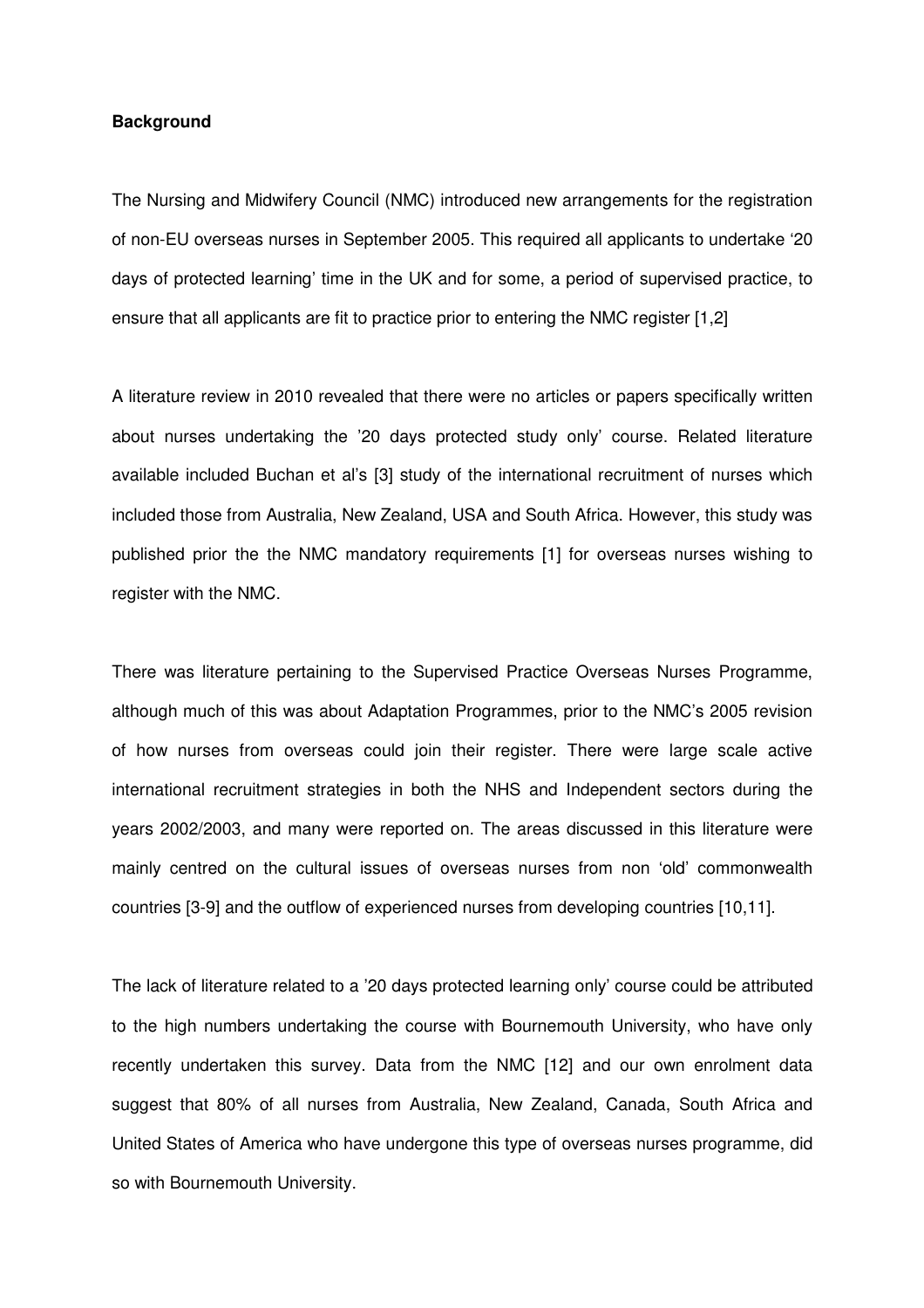Bournemouth University only offers a '20 days protected learning only programme'. The great majority (94.4%) of participating nurses come from Australia, New Zealand, Canada, South Africa and United States of America, as the NMC [1] (on the whole) do not require nurses from these countries to undertake the Supervised Practice Overseas Nurses Programme. Our programme has been running since April 2006 and has been accessed by over 1300 nurses, and the delivery and content has essentially not changed in the past four years. The Bournemouth University ONP is delivered via a flexible learning route whereby nurses are required to successfully complete a distance learning study guide and pass a multiple choice test. The study guide follows the NMC learning outcomes [1,2], and is supported by three contact days, which all amounts to the equivalent of 150 hours (20 days) study. The majority of the activities direct nurses to websites for their answers, although some activities are of a more reflective nature. The rationale for the use of a study guide is that nurses can study in their own environment and in their own time, and that the study guide would be a good resource for further study. The use of websites encourages familiarisation with UK sites as well as enabling nurses to study without the use of a conventional library. Support for this is via email. The programme is not credit rated as, on the whole, the participating nurses are at degree level and are only interested in gaining NMC registration. A small survey was undertaken in 2007 [13] where 343 nurses were asked to complete a questionnaire of their experience of the Bournemouth programme which elicited a 13.4% (n=46) response rate when the programme was in its infancy. Many of the responses reflected the nurses' views of the NMC regulations for attaining registration, rather than the delivery of the actual programme. The overall outcome was that 80% of nurses surveyed felt that they did not need to undertake an Overseas Nurses Programme, and with this in mind the ONP team at Bournemouth University wanted to explore whether the same views were still held by more recent participants.

# **Aim of the survey**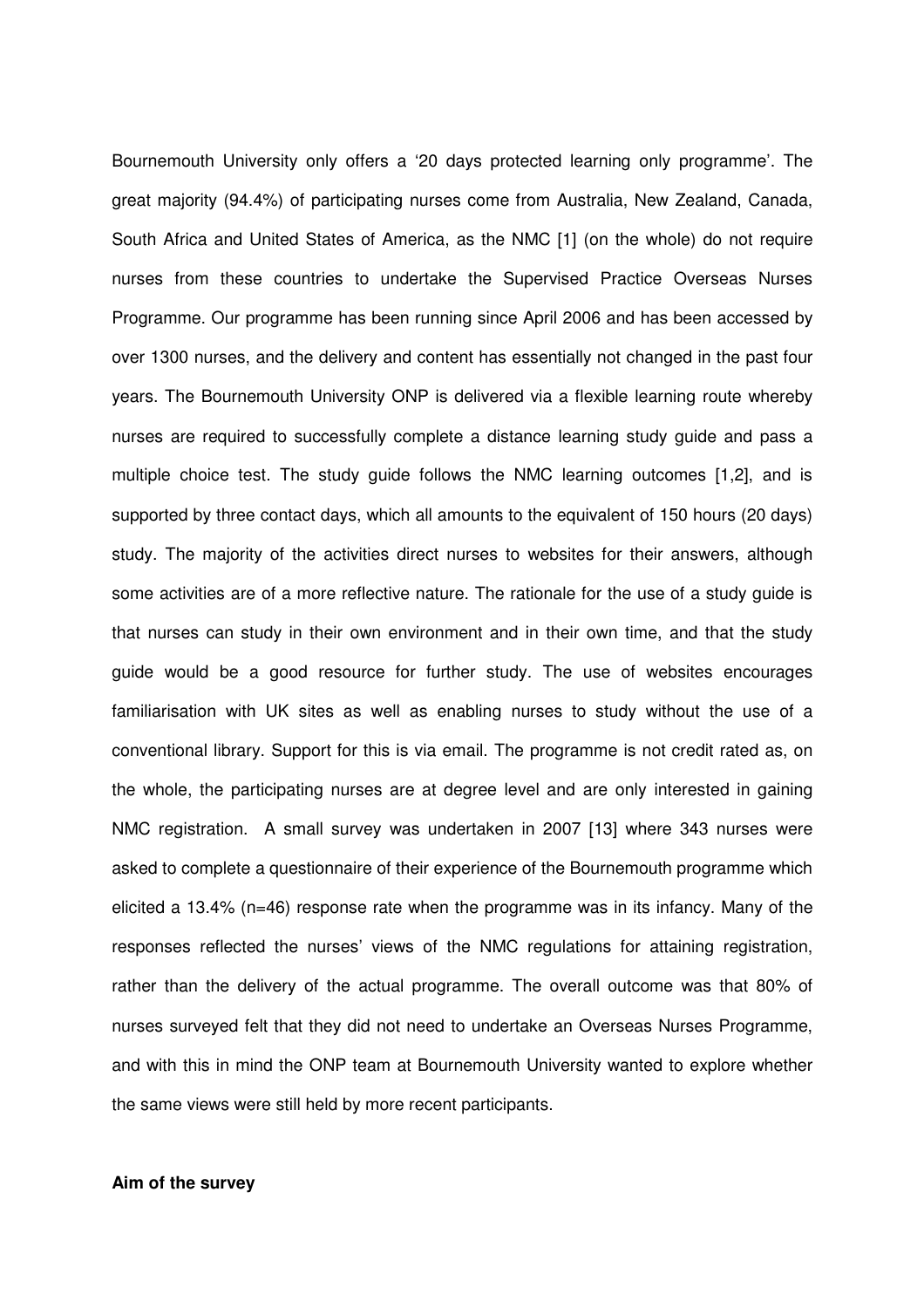- i) To elicit demographic details of nurses undertaking an Overseas Nurses Programme to understand who was taking this programme
- ii) To explore the experiences of nurses undertaking an overseas nurses programme in terms of the learning outcomes specified by the Nursing and Midwifery Council [1,2]
- iii) To obtain information about the 'final destinations' of nurses in order to explore their impact within the UK workforce

# **Methods**

#### **Study Design and Setting**

The study was a descriptive cross-sectional survey of nurses who had undergone an Overseas Nurses Programme with Bournemouth University from 2007-2010 using a webbased survey tool.

#### **Study population and questionnaire distribution**

The target population was all 1051 nurses who had enrolled on the programme since the previous survey in April 2007 up to January 2010. Selective sampling was not undertaken and all students were given the opportunity to take part to maximise demographic variability, response rates and generalisability [14]. As the NMC requirements [1,2] and content of the Bournemouth course had not changed over the period 2007-2010, the decision was made not to split the participants into their specific yearly intakes.

An online survey was devised which contained a mixture of tick box and open ended questions. This was piloted by team members to enable assessment of accuracy, logical flow and ease of use. The questionnaire took a maximum of 15 minutes to complete which was felt to be a reasonable time frame; time for completion being crucial in affecting response rates [15].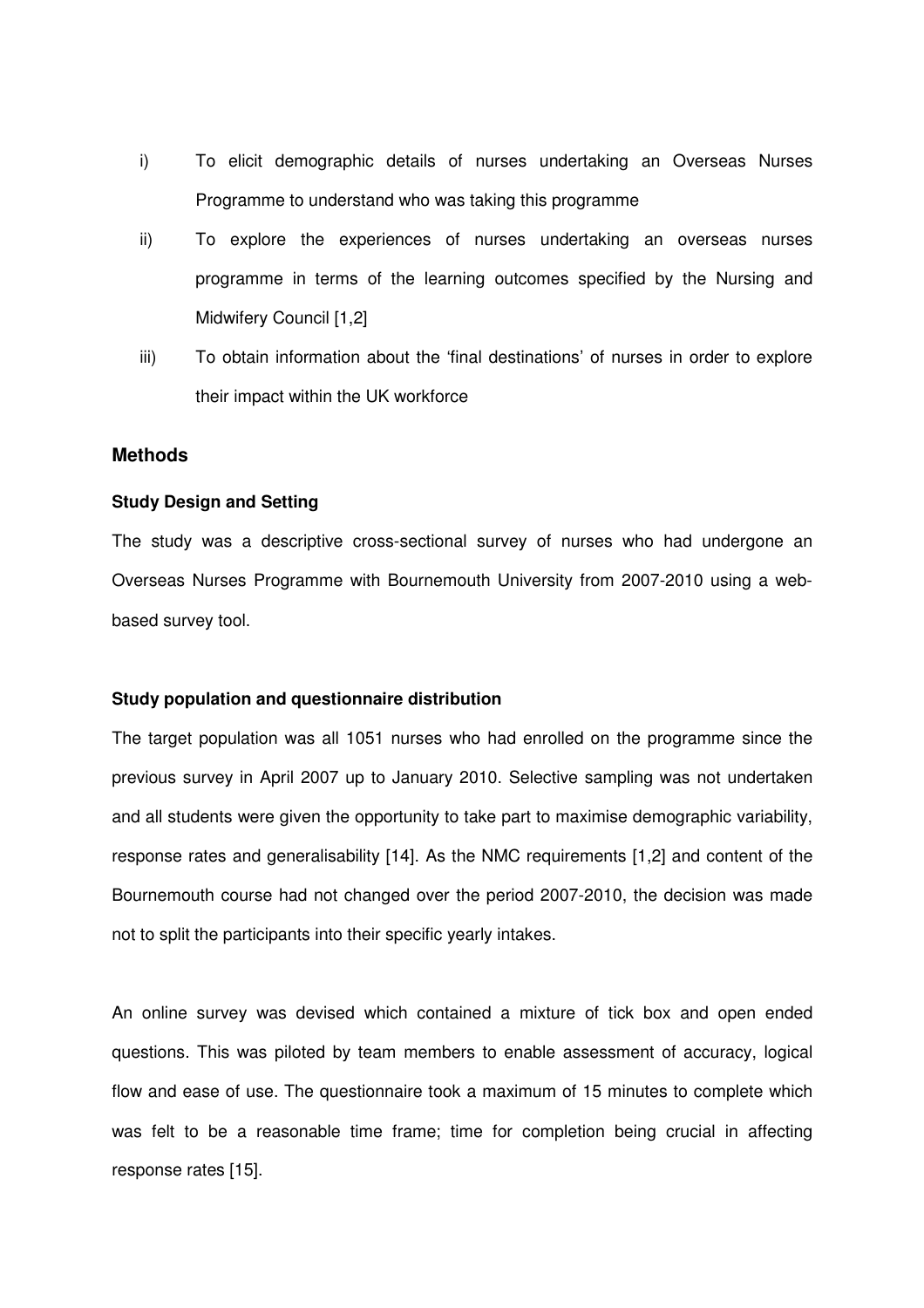The questionnaire was uploaded to www.SurveyMonkey.com as the software is easy to navigate and user friendly, which has been shown to improve response rates [16]. It also allowed easy access for students by including the web link in the invitation email. Email contact was used rather than course enrolment addresses as this has been shown to be an effective way of quickly and easily reaching a wide population of students [16,17]. This was particularly relevant as we had no way of knowing whether the overseas nurses were still residing in the UK, travelling, or had returned to their home countries as there was a time lapse between the nurses completing the programme and the survey. In order to respect the autonomy of the survey participants and the need for implied consent, participants were given an overview and information sheet about the intended research [18]. Participants were informed that by completing the questionnaire, they would be giving implied consent to participate in the research [19].

#### Questionnaire Design

Questionnaire items were developed from a content analysis [20] of feedback received from student course evaluations on the last day of the course, data obtained from the previous survey, and a desire to explore if overseas nurses were having an impact on the UK nursing workforce.

The questionnaire comprised 22 items with domains including personal demographics, professional qualifications, employment history in the UK and the Overseas Nursing Programme itself. There were 17 closed questions and 5 open questions. The aim of the qualitative open-ended questions was to add dimension to the closed questions as it was was impossible to envisage all the factors which might have influenced the nurses' experiences [20].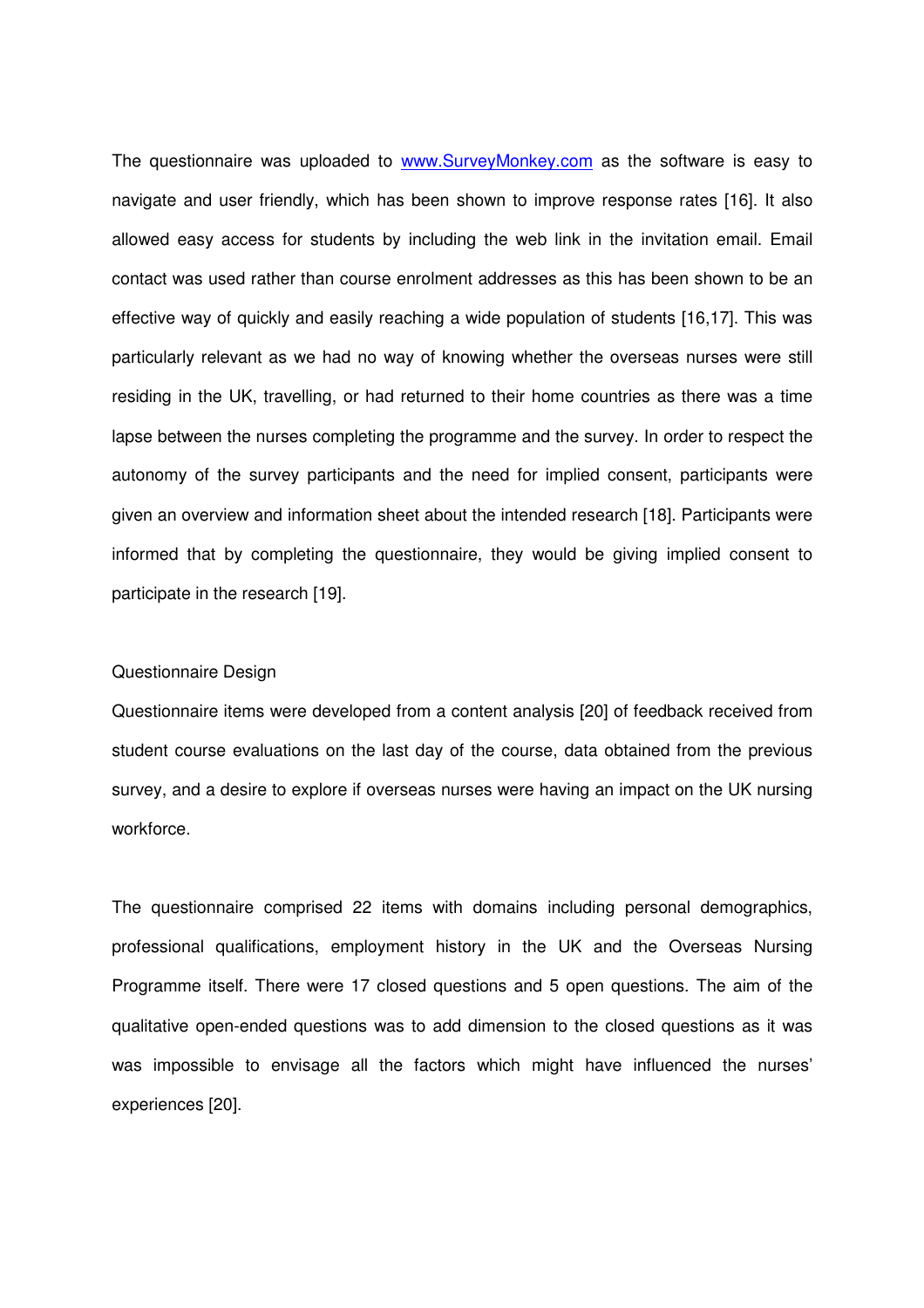#### **Data Entry and Analysis**

All results were downloaded from the Survey.Monkey.com website. Quantitative data were analysed using descriptive statistics and the qualitative data were coded and analysed using content analysis where comments related to each question were coded, grouped and similarities and differences noted [20].

#### **Results**

#### **Response rate**

Ten nurses (response rate 1.1%) replied after an initial email. This increased to 251 nurses (27.7% response rate) following a second email. One hundred and forty–five (13.8%) emails 'bounced' leaving 72.3% (n=654) receiving the invitation email. Although disappointing this is representative of on-line surveys [21]. Despite 27.7% being a low response rate, data from the NMC [12] and our enrolment data suggest that Bournemouth University facilitated 80% of all nurses undertaking a '20 days protected learning' ONP from Australia, New Zealand, Canada, South Africa and United States of America. This could be seen as increasing generalisability of the findings.

# **Demographic Information**

Females accounted for 92.4% of those surveyed. Most nurses were within the 25-40 years age group (69.9%) with 8.8% being under 25, and 21.3% over 40 years. The vast majority obtained their pre-registration nursing qualification in Australia (52.4%), with New Zealand (19.2%), Canada (8.4%) and the United States (9.6%) comprising the highest numbers from other countries (Figure 1).

Figure 1: Country of pre-registration nurse qualification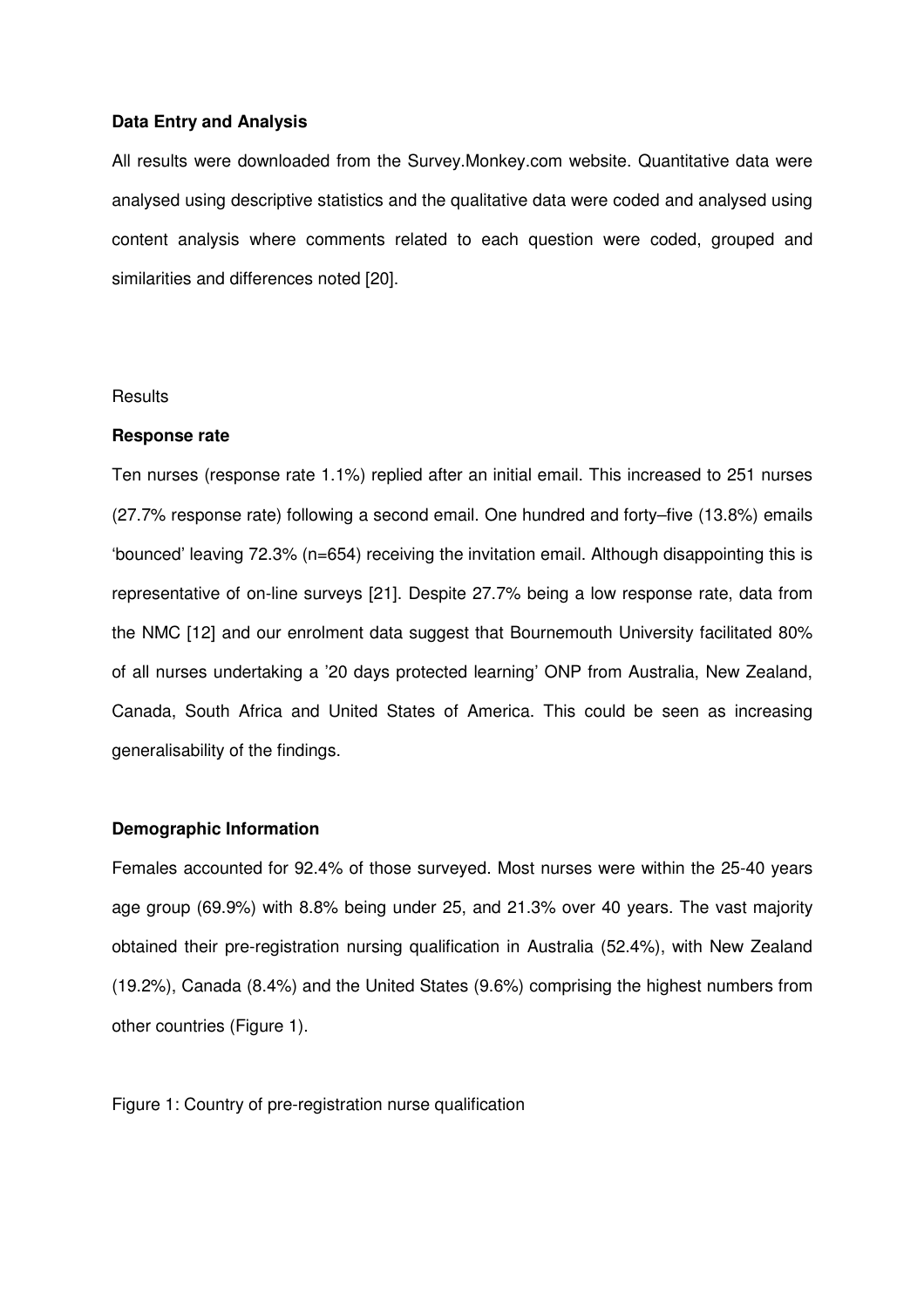Most nurses (52.4%) had been qualified for more than 5 years before undertaking their ONP with 41.6% being qualified between 2 and 5 years. Only 6% had been qualified for less than 2 years which is explained by the NMC regulations [2] which state applicants must have been practicing as a registered nurse for at least 12 months after qualifying before they can apply to join the register. The registration process can take anything up to one year to complete – hence nurses being qualified for two years before actually working in the UK.

In line with the pre-registration nursing programmes of most of the countries represented in the survey, 69.6% of nurses had studied to first degree level. Those who studied at a higher academic level numbered 18%, whilst only 12.4% either gained a diploma or undertook a pre-registration course without academic credit (Figure 2).

Figure 2 . Level of academic study on admission to ONP

Of the nurses surveyed, 53.4% (n=134) gave information about the post registration nursing courses they had completed. This resulted in 49% (n=63) having completed courses in critical care subjects (critical care, theatres, trauma or endoscopy); 20% (n=26) in Medical care areas (palliative care, diabetes, elderly, health sciences and continence); 9% (n=12) having qualified as midwives in addition to their nursing qualification. The remainder had undertaken paediatric, mental health or non-clinical courses.

# Working in the United Kingdom

Nurses were asked how long they had worked in the UK since registration. The response to this was 81% (n=203). Of these responses, it was interesting to note that the answers corresponded with the length of time visa restrictions allowed them to stay in the country. Most nurses had a 2 year working holiday visa and intended to work intermittently during their 2 years in the country. Others had emigrated, whilst others (noticeably those from USA) had 5 year visas (Figure 3). However as the survey spanned 3 years some nurses had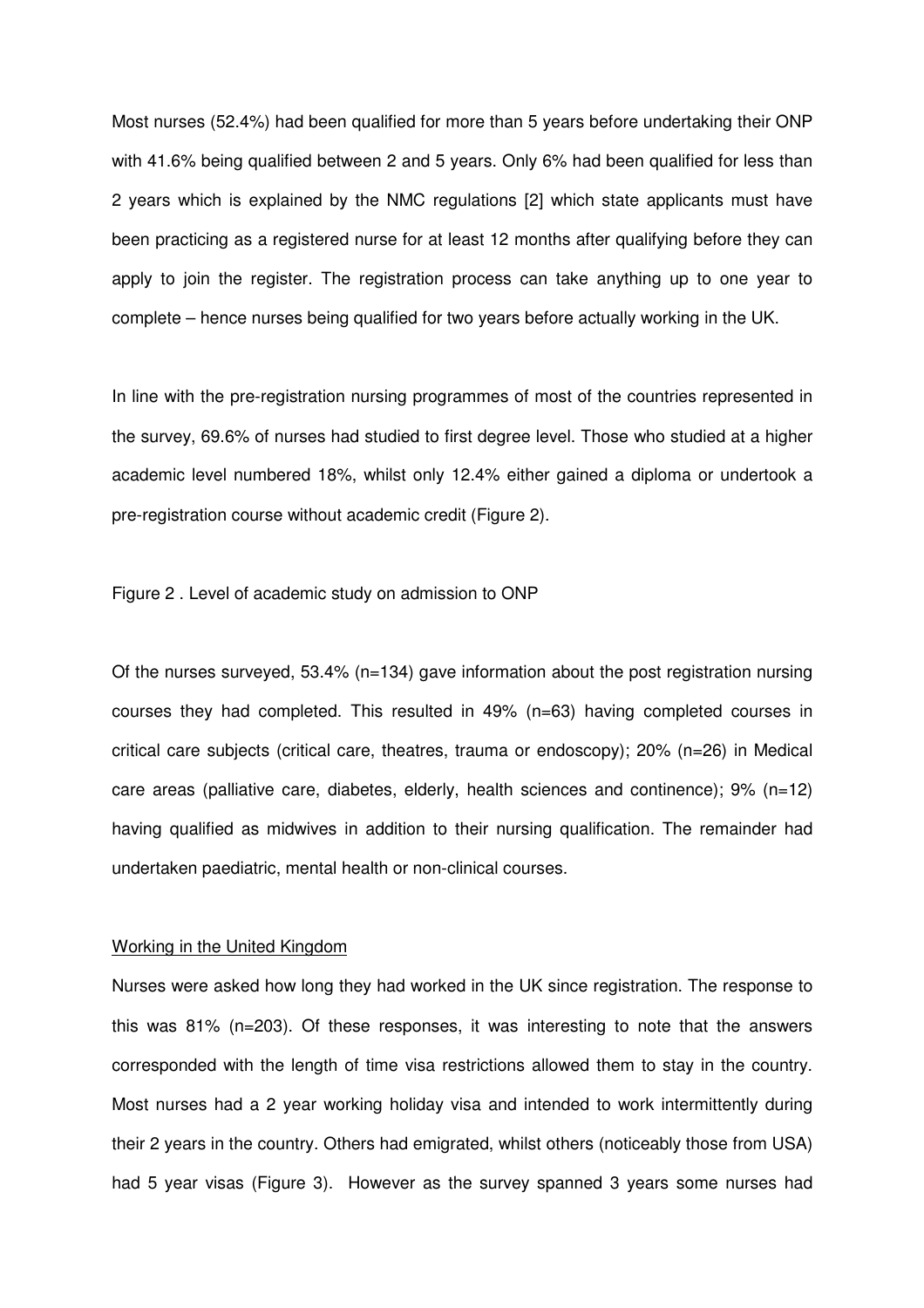returned to their own countries. Equally some nurses had only recently completed their ONP and so had been working for a shorter time when the survey was completed.

Figure 3: Length of time working in the UK

Additionally nurses were asked about their recent employment history. Overall 49.3% had worked as a registered nurse within the UK at some time. Of those remaining, 36.7% were working as a registered nurse in their home country, 8% were not working as a registered nurse, 4% were travelling, 1.2% were undertaking an academic course and 0.8% were working in the EU.

Nurses who were working/had worked in the UK was examined more fully. The reported findings (Figure 4) showed that most had worked for nursing agencies (68.7%), although 24% had had permanent contracts within the National Health Service, 16.7% had been working in the independent sector and 10.6% had worked for the NHS on bank contracts. The remaining 1.5% had jobs in another profession.

Figure 4: Areas of work within UK healthcare services

Thus it could be argued that overseas nurses from Australia, New Zealand, Canada, USA and South Africa do not have an impact on the NHS workforce in terms of taking up permanent jobs, rather they support the NHS staffing shortages via agency placements.

## NMC Overseas Nurses Programme

Nurses were asked about any barriers they felt affected their learning whilst undertaking their ONP – the results are in Figure 5.

Figure 5: Main barriers to learning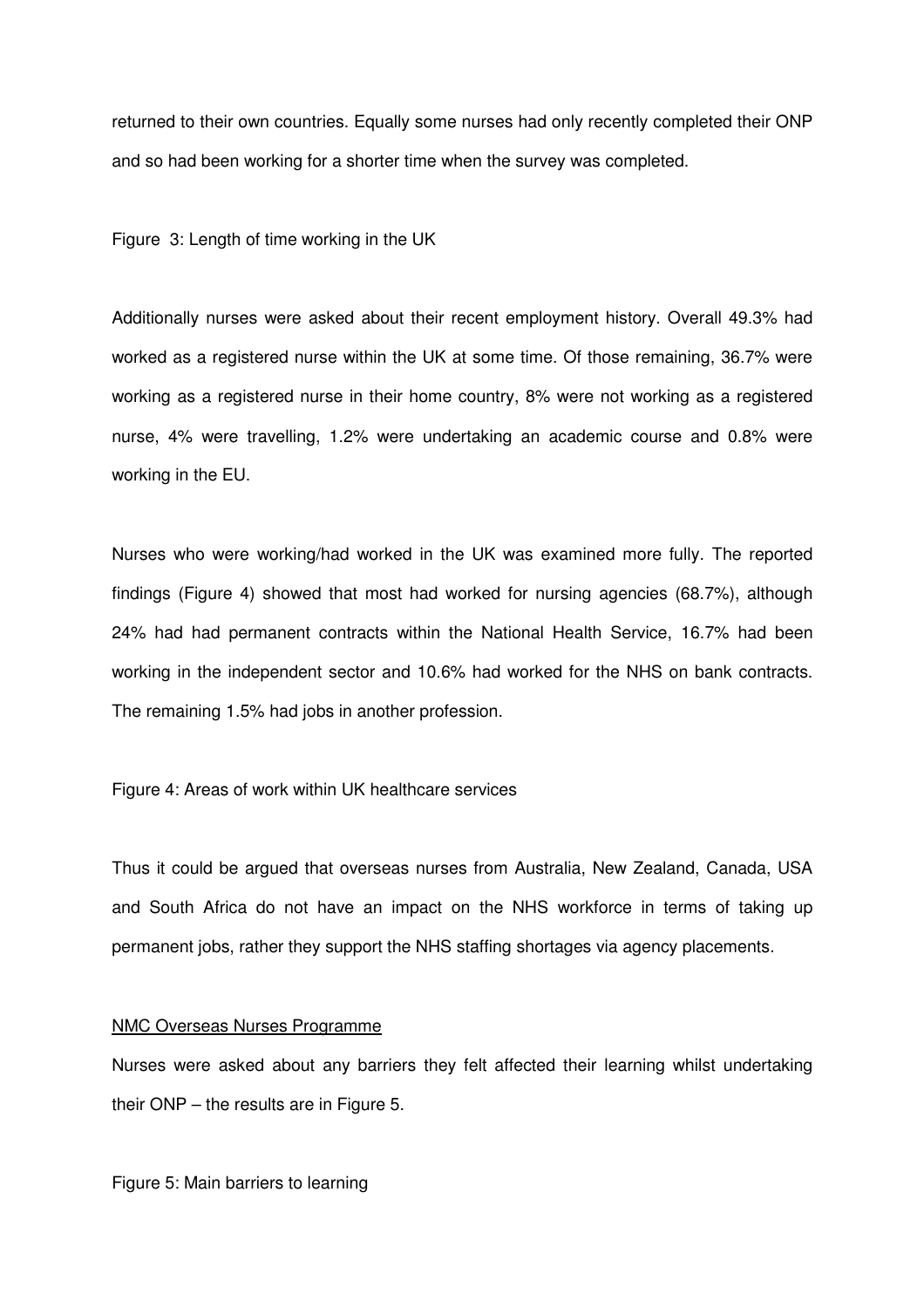The main barriers were: too many policy documents to read (54%), financial need to work and study at the same time (52.1%), much of the content repeating their pre-registration training (48.4%), the fact that they had only just arrived in the UK (43.7%). IT/Internet access problems (39.5%), their not seeing value in doing an ONP (36.3%) and their inability to integrate theory with practice as they had no or limited experience of UK healthcare were cited as other reasons. Additional barriers to learning that were explored in the list included: lack of permanent accommodation (25.6%), the desire to complete the programme in 20 days (23.3%), lack of peer support (21.4%), Isolation and culture shock (14.9%), lack of IT skills (1.4%), and the fact that it did not suit their learning style (7.4%).

Analysis of open ended answers which accompanied this question emphasised that information requested in the activities was a repeat of their pre-registration programmes, and that completing an ONP did not 'identify if I was a good/safe nurse or not'. Many felt that the NMC content was not appropriate in that they had studied topics such as Health promotion, communication, evidence-based learning, medicine calculations and interprofessional practice within their own country's curriculum to join their professional register. They also highlighted that multi-culturalism was the same in their own countries

Their comments included:

'I don't feel I have learned a lot from my ONP – most of the information I have already covered in my degree back home'

'I do not believe the ONP helped me in my practice; it was my original undergraduate course that enabled me to learn the skills I use today'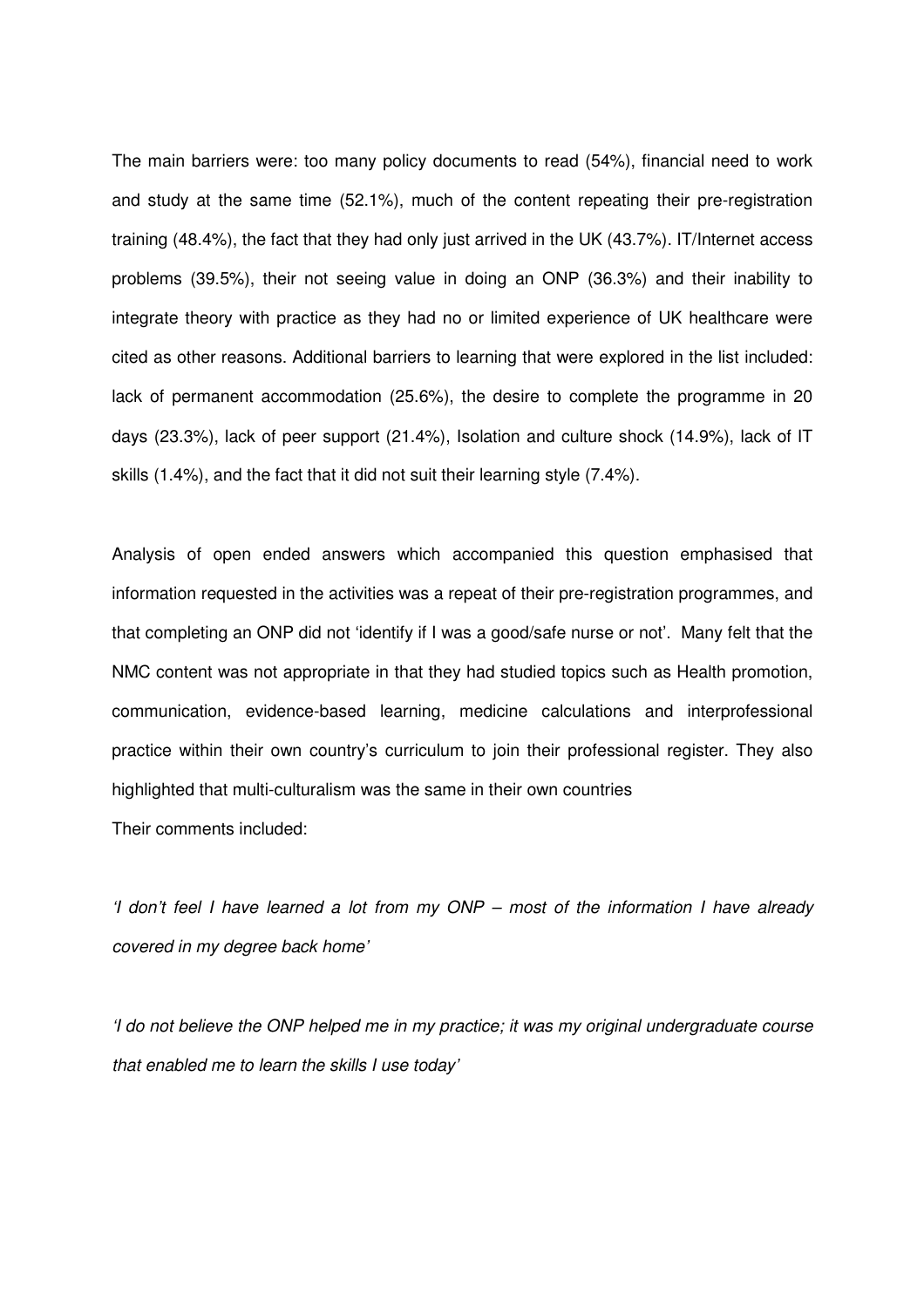Additionally, the majority of nurses (71.6%) stated that they would have completed the ONP study guide in their own country given the choice, and cited financial and social reasons for this.

'this course should be completed online in your home country so you are able to work as a registered nurses as soon as you arrive in the UK'

'it would be much better if the course could be done at home where you aren't stressed about finances and living arrangements'

'not being able to work and taking 4 weeks off when the course was expensive. I lost valuable time and money doing the course'

'course fees on top of other costs (IELTS, NMC fees etc.) contributes to many Australians not registering as nurses'.

Interestingly 24.7% of nurses commented on the benefit of undertaking supernumerary days in practice within their open ended answers. The feeling that the course should integrate theory and practice under the guidance of a mentor in a short clinical placement was strong, but that this could be optional. Comments which summed up many nurses' feelings included:

'I think some supernumerary days in practice would have been fantastic as I had not set foot in a UK hospital when I did the course'

'strongly feel that supernumerary days would have been helpful for me working as an RN for the first time in UK'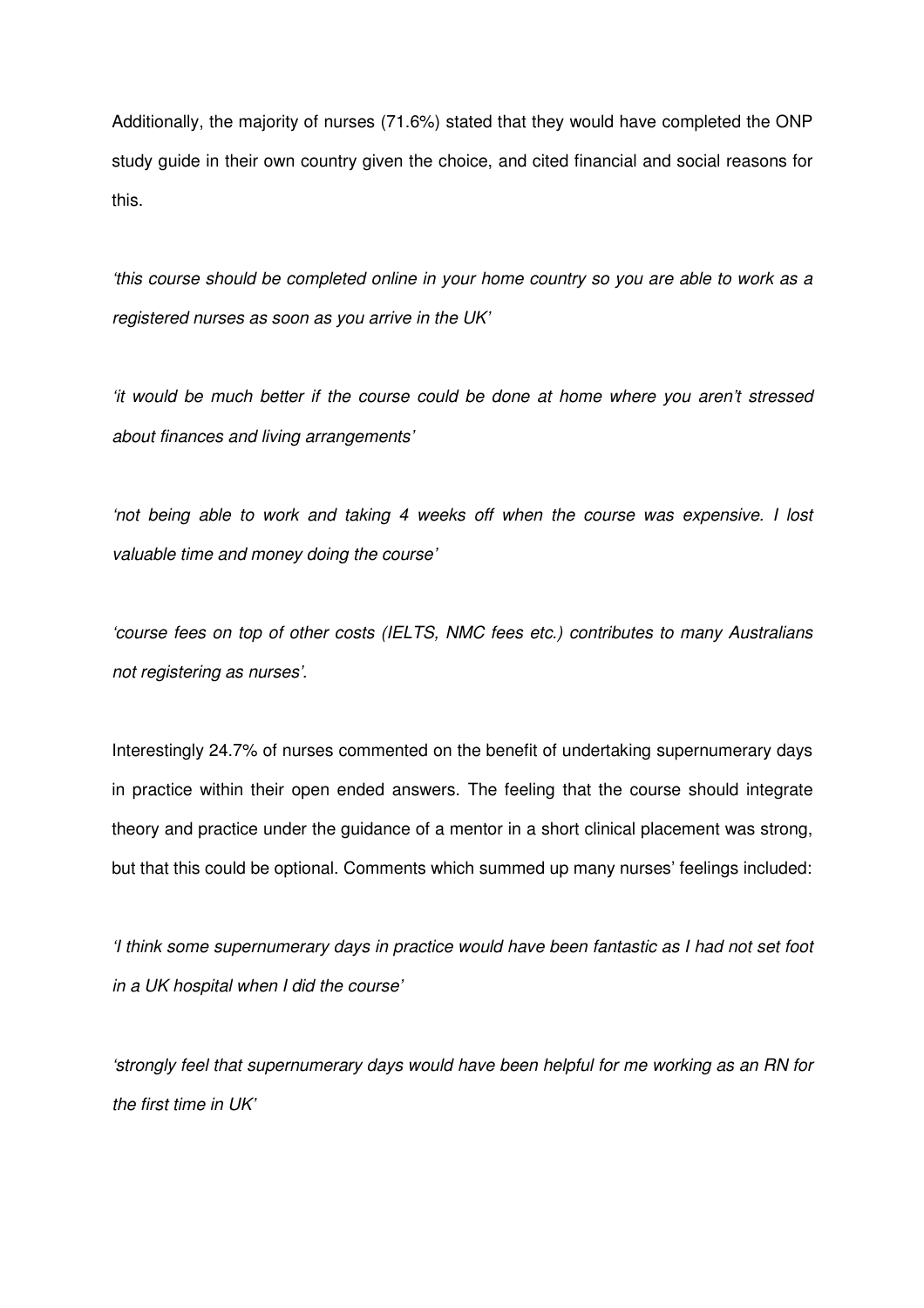Overall, only 8.8% of nurses felt that completion of the ONP had a significant impact on their practice, while 33.5% stated 'partially', and 47.6% believed it had no impact at all (10.1% of nurses had not worked since completing the course). In terms of the NMC content nurses were asked which areas had had a significant impact on their practice as an overseas nurse. The main subjects they felt helpful were the NMC and Legal related subjects (67.2%) and delivery of Healthcare in the UK (52.6%). Australian nurses in particular felt that the standards and 'systems' of the UK and Australia were so similar that they did not need to undertake any type of ONP. Other subjects that nurses would have liked included was information about seeking employment in the UK (42.7%), career development in the UK (50.2%), nursing procedures (39.4%), specialist roles in nursing (35.2%) and clinical skills (28.6%).

'Much of the content prescribed by the NMC was irrelevant, as there is little difference to my home country. The only areas that needed to be taught were the structure and the function of the healthcare system in the UK, and the legal and professional responsibilities of nurses in the UK'

'I felt a booklet to read and a lecture on policies, the NHS and NMC only would be more beneficial and less time consuming'

Figure 6: Other factors impacting practice in the UK

Nurses were asked to comment on other/any factors which had impacted their practice as a Registered Nurse in the UK. These are recorded in Figure 6. Completion of an ONP only gained 9.4% of their responses, with working as an agency nurse in a variety of settings (44.2%) and actual working in clinical/healthcare environment (39.7%) contributing most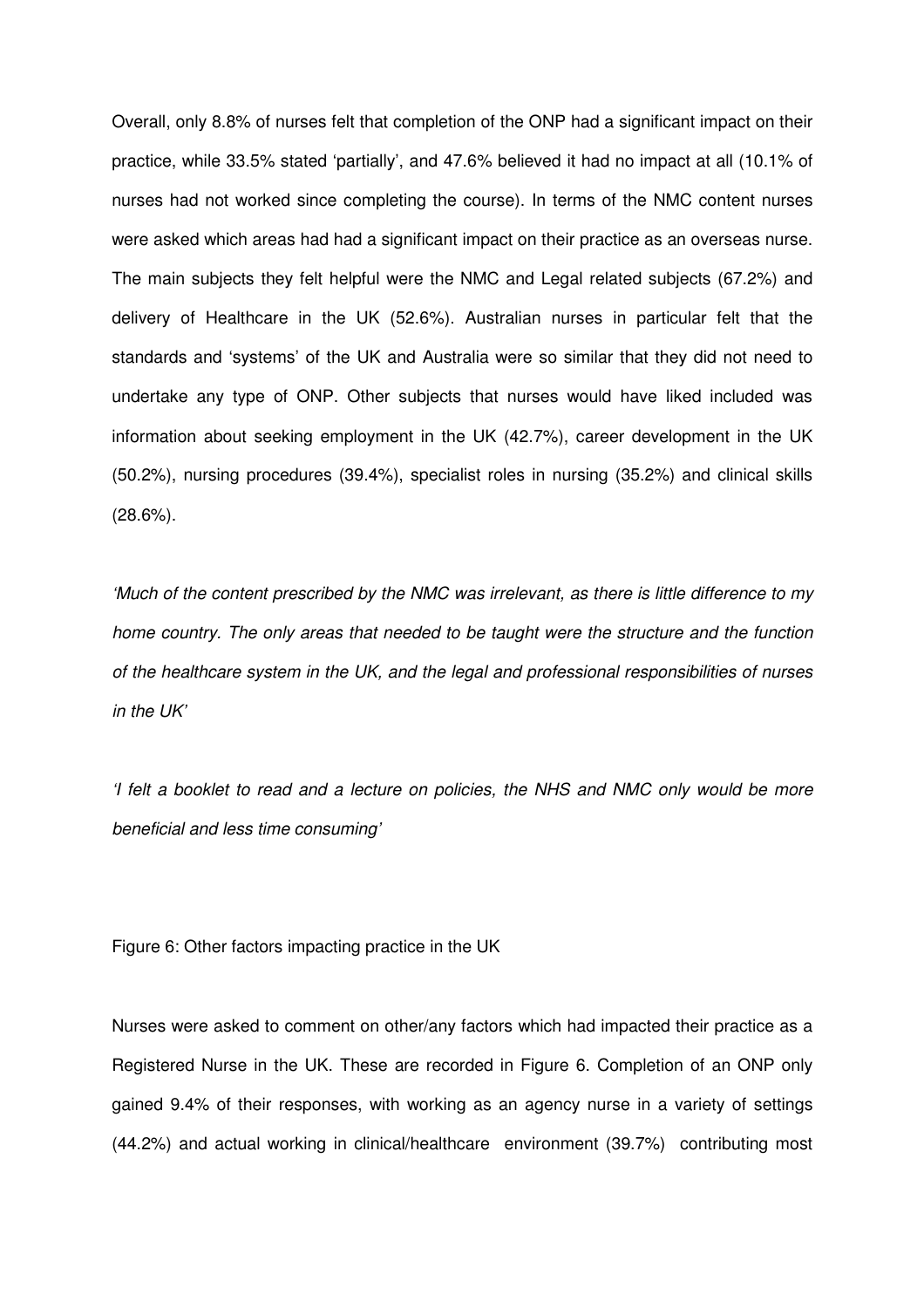highly to their experiences - they felt 'on the job' training would have served their learning needs better than an ONP. Their comments included:

'I would have adapted and learnt the UK system while working'

'because we are already working qualified professionals, and since the policies and procedures change from hospital to hospital it may have been quicker, easier and cheaper to learn about the system while working in the system'

'everything I have learnt is from working in the NHS'

The final question asked whether nurses felt it was necessary to complete an ONP in order to work as a Registered Nurse in the UK. This resulted in 61.2% answering No, while 38.8% answered Yes. There were many comments from all nationalities of nurses which accompanied this question. The majority felt they had had adequate preparation in their own country to work as a Registered Nurse in the UK, although some acknowledged that the delivery of healthcare in the UK was different in some aspects. The majority (61.2%) felt they had not benefited from undertaking an ONP, and that a theoretical course did not assess their nursing abilities and competence:

'It did not teach me anything that would have a direct impact on my nursing'

'now that I am in the workplace, I must say that very little of what we covered helped me with the transition into my NHS staff nurse job'

'I felt that some sections of the ONP were almost patronising as I have a lot of experience working with people from different cultures'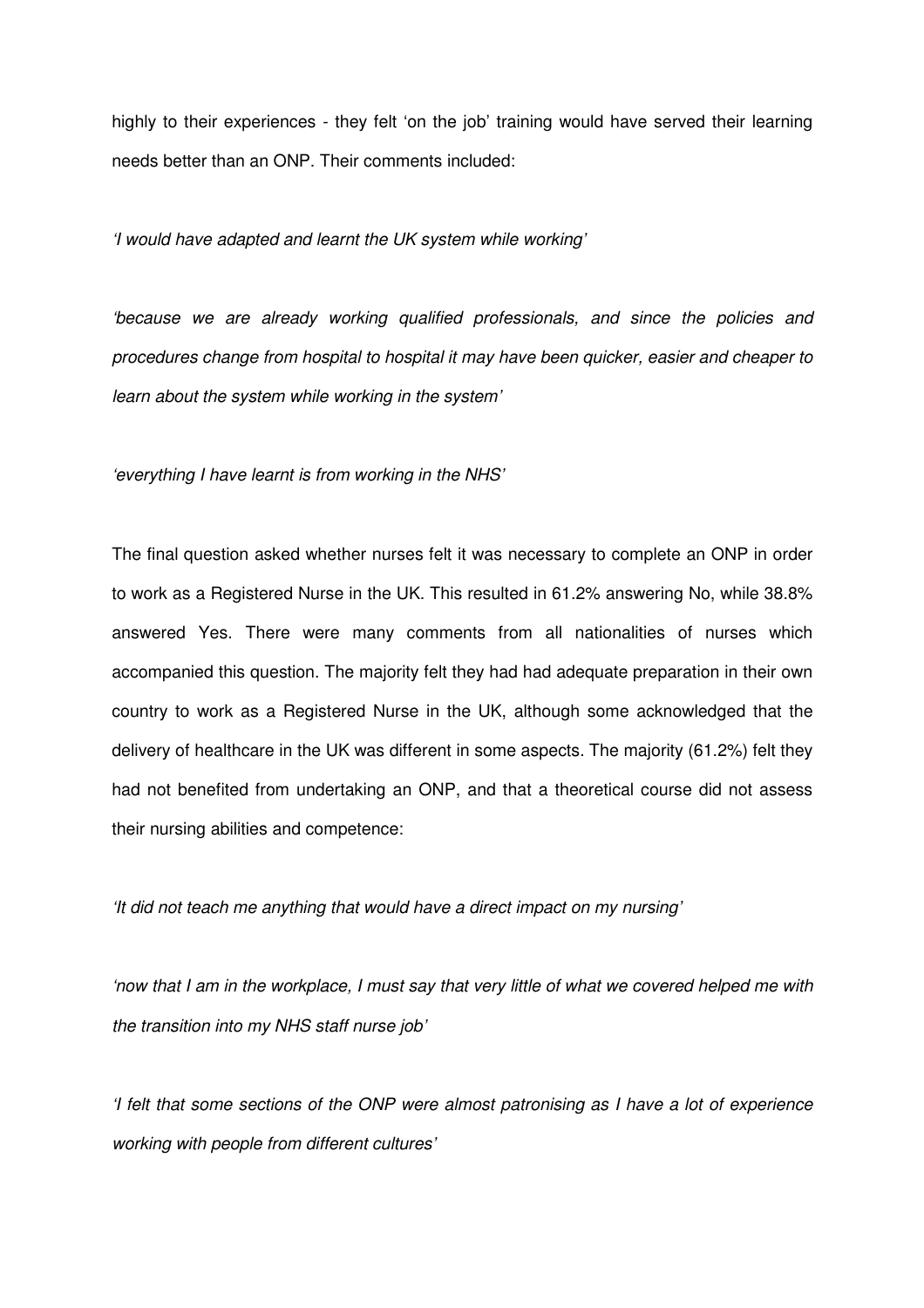'Too much theoretical work when a lot of nursing is about practice work'

However, 38.8% of nurses felt there was a need for some sort of Overseas Nurses programme with comments such as:

'I truly believe that the ONP standardises the experience for all foreign nurses and does benefit us. The benefit might not be recognised right away at the end of the course, but the true value comes once you are in the workplace and you have a better understanding of where you fit in'

'roles and responsibilities slightly different, terminology different, ONP familiarises overseas nurses with this'

'as an overseas trained nurse I feel it was necessary to complete ONP because it introduced me to nursing policies and let me know what is expected of me as a nurse in the UK'

There was much comment about European Nurses (particularly from those who had worked alongside nurses from Europe), and their exemption from an ONP, and in particular the language assessment. Open ended answers to this question in the survey elicited some very heated responses:

'I felt I was discriminated against by having to do the ONP when EU nurses don't have to do it'

 'it is ridiculous that being Australian doesn't mean you can work as a nurse in the UK, but if you are from Europe you can –even if you can barely speak English!'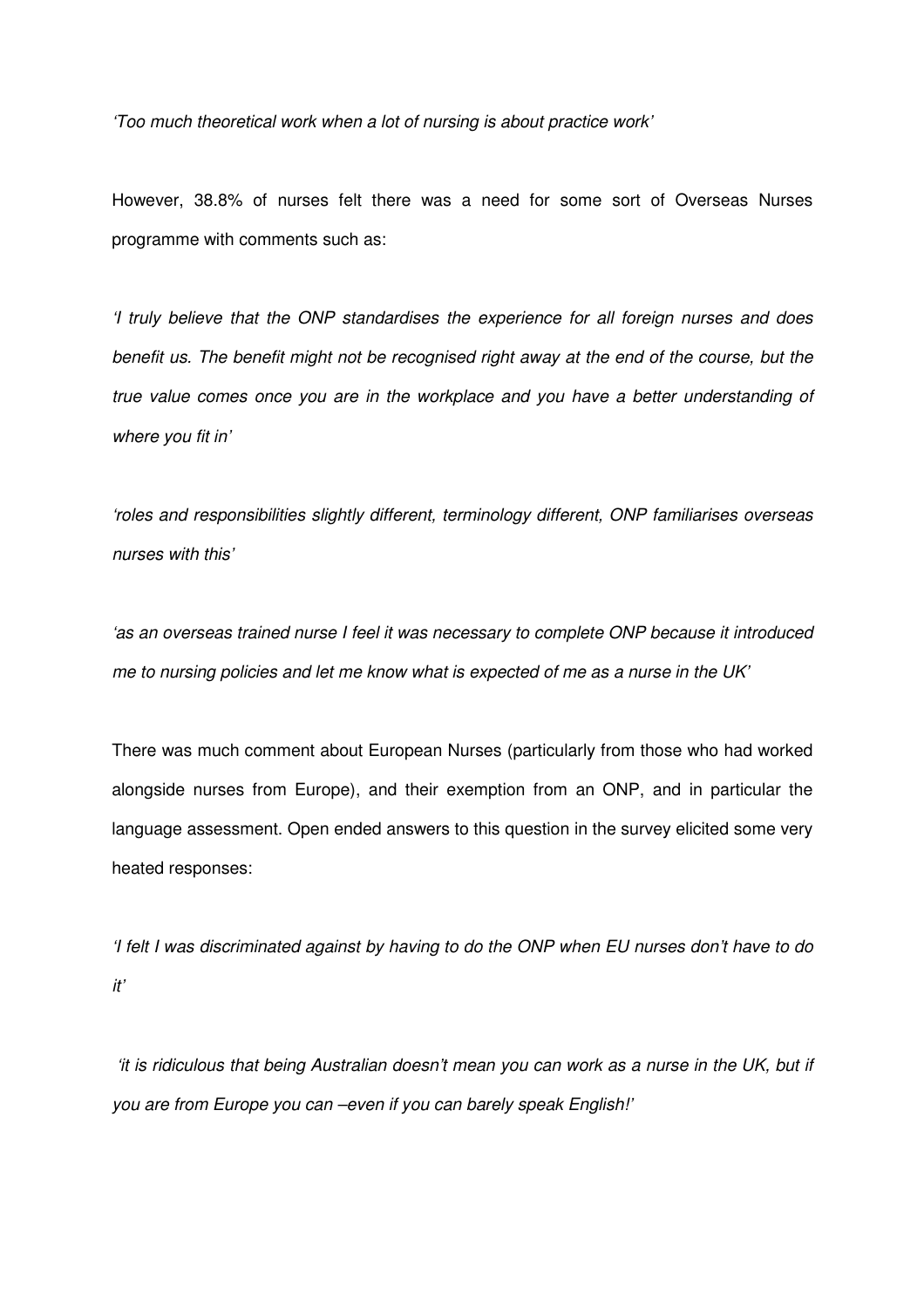'I found it EXTREMELY unhelpful that as an Australian, who completed my degree in English, that I had to complete an IELTS test – there should be different entry criteria for those who have clearly been speaking English all their lives'

# **Discussion**

The original aim of the research was the discovery and exploration of overseas nurses' views regarding the NMC's requirement to undertake an ONP and to obtain information about the 'profile' and 'final destinations' of nurses who had undergone an ONP with Bournemouth University.

The typical 'profile' of a nurse who responded to the survey was: Female, aged 25-40 years and qualified for more than 5 years with a bachelors degree. The most common specialty they had previously worked in was the critical care arena with the majority coming from Australia on a 2 year working holiday. However this 'profile' does not necessarily reflect the whole population in the programme as many people who did not respond were under 25 years had been qualified under 5 years, and so may have raised different issues. The low response rate from this group could be explained by them travelling and unable to access emails as most were on working holidays.

In response to the question of whether overseas nurses from Australia, New Zealand, South Africa, Canada and the United States of America felt it necessary to undertake an overseas Nurses Programme, 61.2% believed it wasn't. However, this percentage has decreased from a much smaller survey undertaken in 2006 where the same question was asked and 80% believed it was not necessary. The high number in the 2006 findings could be explained by the NMC regulations only being in place for a year at the time and many respondents knew colleagues who had travelled to the UK before then and didn't need to undertake an ONP to register as a nurse.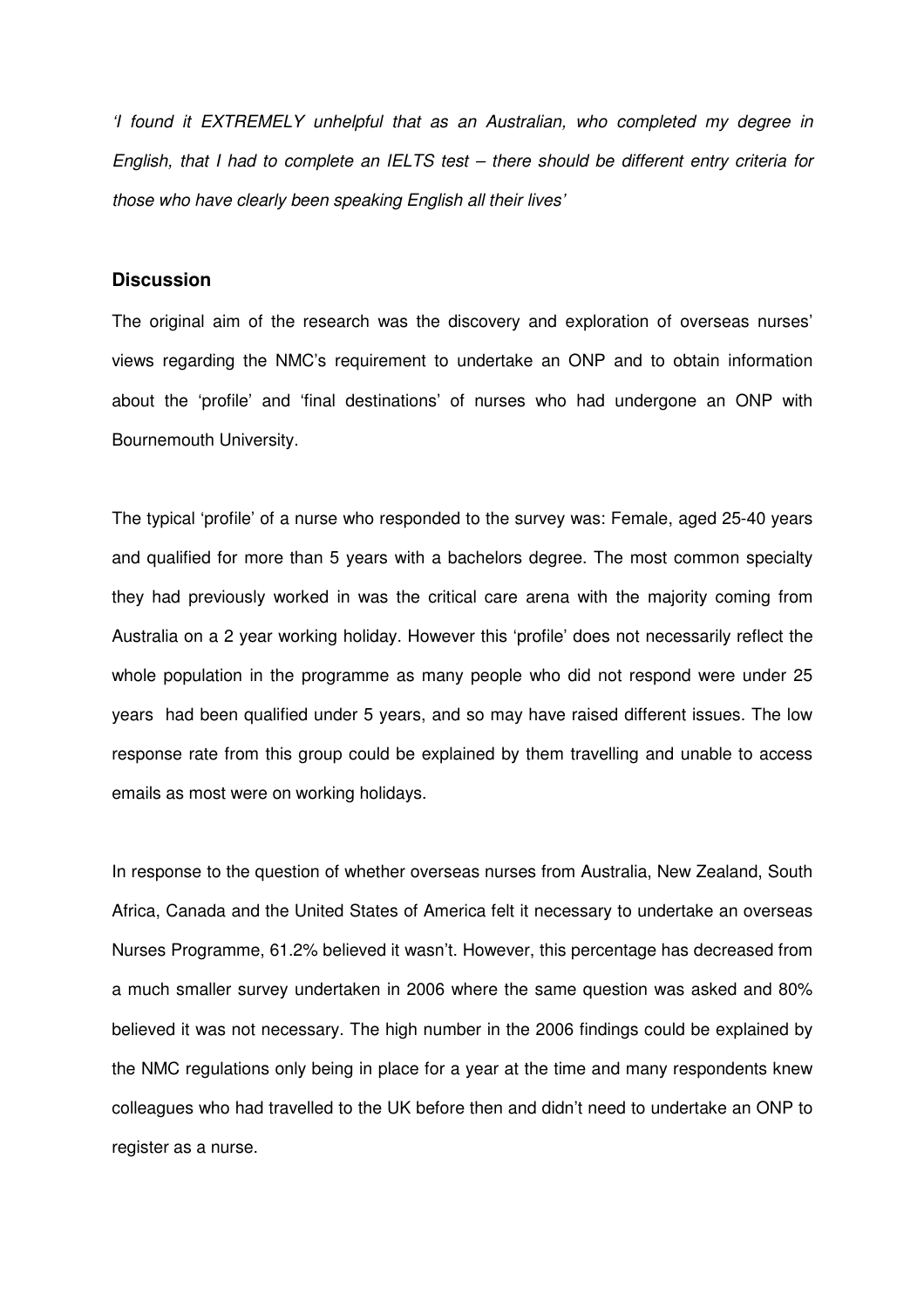The main theme of nurses was they believed they should not have to undertake an Overseas Nurses Programme as having a Bachelor of Nursing qualification should be considered adequate for NMC registration, and that the NMC Standards did not address subjects which were needed for *clinical* nursing in the UK.

The third of nurses who felt there was a need for some sort of ONP felt the current format was too detailed with some subjects, either not relevant, or a repetition of topics they were already familiar with. Given the graduate status and further academic training of the nurses surveyed, it is not surprising that they felt that they were repeating their pre-registration training. The main areas they felt required some 'theoretical' input were surrounding the delivery of healthcare in the UK and the legal and professional (NMC) issues associated with it. Although recognising that NMC may be looking for standardisation of learning outcomes across all registrants, this could be something to be considered in the future.

It was interesting to note that, although not stipulated by the NMC, some nurses favoured the opportunity for an optional clinical placement within the programme under the guidance of a mentor. They felt it would help them integrate into clinical practice in the UK more easily, which they deemed more important than the theory elements of the programme. If this was to be considered it would have logistical implications for Bournemouth University as clinical placements are already at a premium for pre-registration students, and additional numbers would be difficult to accommodate.

Many nurses believed that they should have been allowed to undertake the distance learning course in their own country on-line. This would have saved much time when they arrived in the UK when they were securing accommodation and employment to earn money. They did not feel studying the programme actually in the UK, where the values and culture were so similar to their own, made any difference to their integration into UK nursing and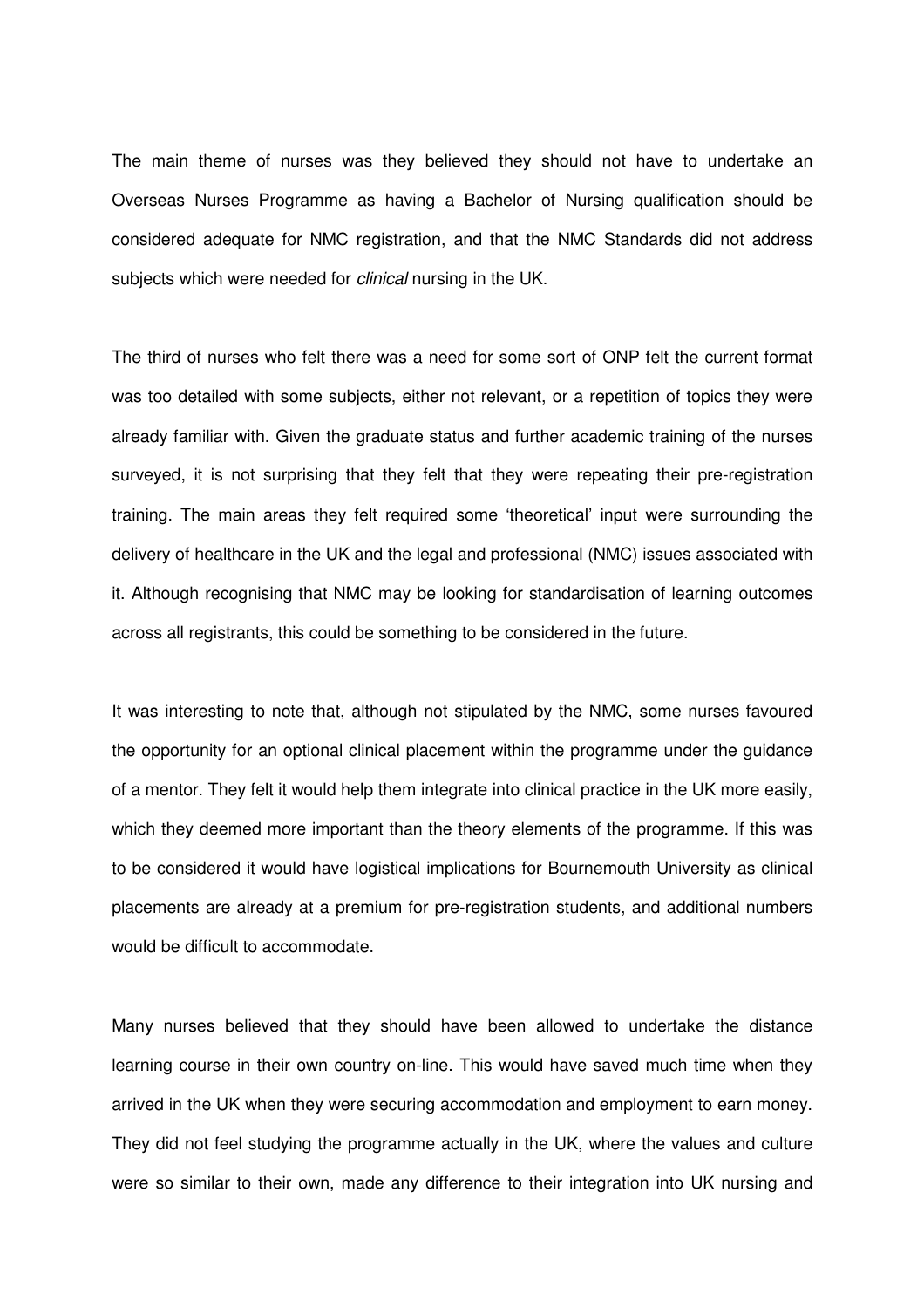suggested a system similar the NCLEX-RN exam required to practice nursing in the USA [22] should be available. Nurses sitting the NCLEX-RN can do this in their home country (i.e. Canada, Australia, New Zealand and South Africa) before entering the USA, so a like process could alleviate many of their issues regarding lack of peer support and financial pressures when first arriving in the country.

Delivering the ONP on-line would prove a challenge with the large numbers accessing the programme in tracking their completion times, not to mention marking 100 activities per nurse electronically! Currently students write the answers within their study guide which controls the 'cut and paste' element of on-line work. The NMC [1,2] clearly state that nurses undertaking the ONP have to be resident in the UK at the time, hence the contact days which are used not only to support the nurses, but as a 'check' that they are in this country.

With respect to the nurses' views on having to undertake an IELTS exam, many felt this was not necessary and an additional expense. Regulations for other international students studying at Bournemouth University state only those whose first language is not English have to attain a satisfactory pass in an IELTS exam. The NMC Register application form asks nurses to state which language their initial training (with degree) was taught in, and as all nurses in the survey had stated 'English', they felt undertaking an IELTS exam was unnecessary.

Generally, once students had accepted they had to undertake an ONP, they related the benefits of meeting other students and in many cases reported making lasting new friends. They appreciated discussing issues of working and living in the UK with others in a similar position, but a major anxiety was lack of ability to earn money whilst studying.

In respect of final destinations, at the time of the survey four-fifths of nurses had used their registration to work in the UK. The majority had worked for agencies rather than taken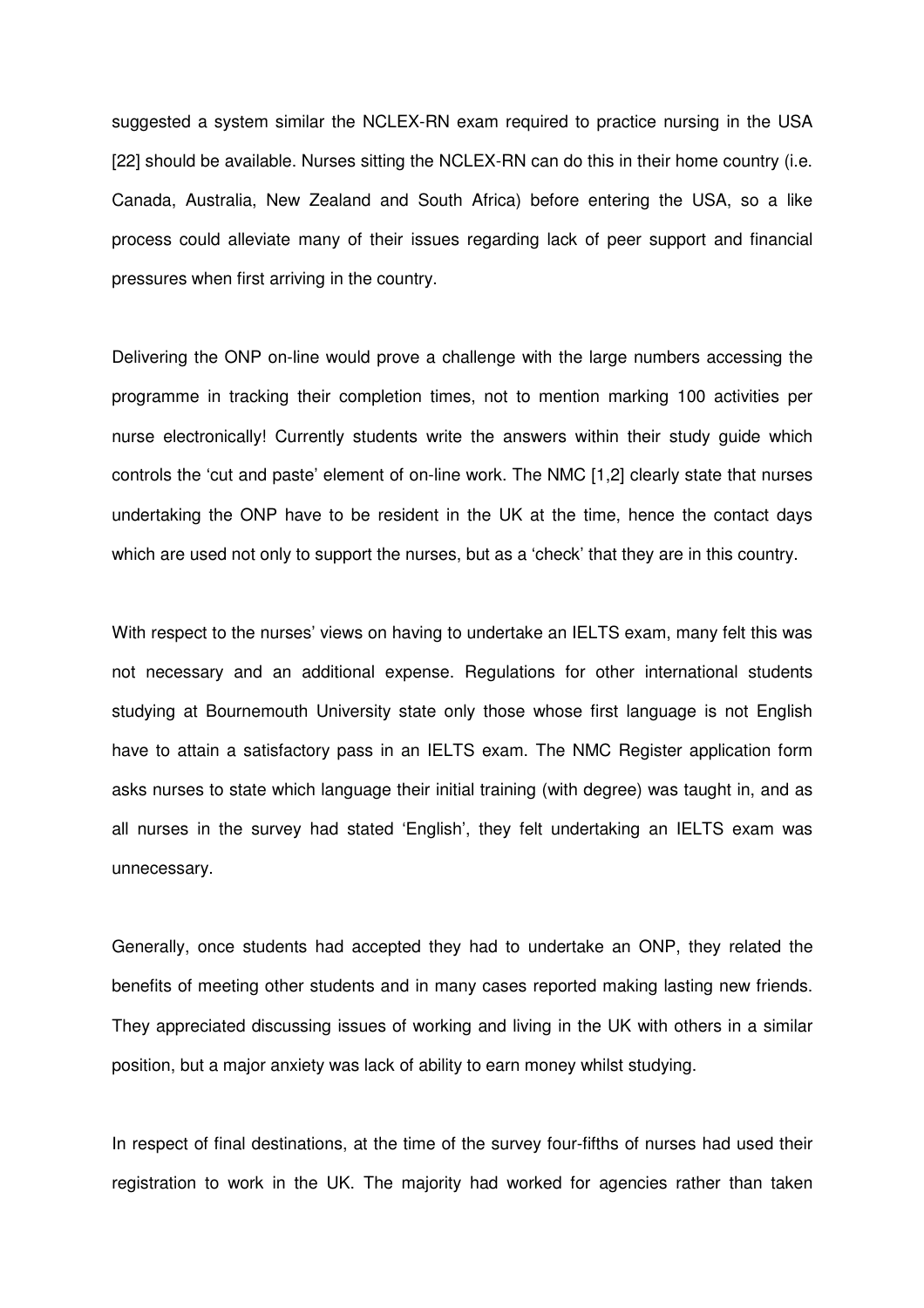contracts within the NHS as they wanted the flexibility of choosing when and where they worked. This reflects the principle of a working holiday which was the reason for most nurses entering the UK.

#### **Strengths and Limitations of the survey**

The survey targeted all the nurses who had undertaken an ONP with Bournemouth University over 3 years and achieved a response rate of 27.7%. Although this was disappointing this is representative of on-line surveys [21], and included nurses from a wide variety of nursing backgrounds and countries. Future research on this topic must address the low response rate and methods of improving it [12]. The survey was only undertaken in one university, but considering Bournemouth University prepares the greatest number of Overseas Nurses undertaking the '20 days protected learning' programme for entry to the NMC Register, this can be seen as capturing the majority view. No other survey of this kind has been undertaken, so this study provides data to inform a future policy and practice in this area.

# **Conclusion**

This survey recognises nurses' views of their ONP. Most were Female, aged 25-40 years and qualified for more than 5 years with a bachelor's degree. The most common specialty they worked in was the critical care arena, with the majority coming from Australia on a 2 year working holiday visa.

Only just over one third felt there was a need to undertake an ONP. Of the remainder many felt it should only include the topics of Delivery of the Health Service in the UK and Legal and Professional (NMC) Issues. Overall only a very small number of nurses (8.6%) felt that the overseas nurses programme had a significant impact on their current nursing practice in the UK, with 33.5% answering 'partially' and 47.6% saying it had no impact at all. They indicated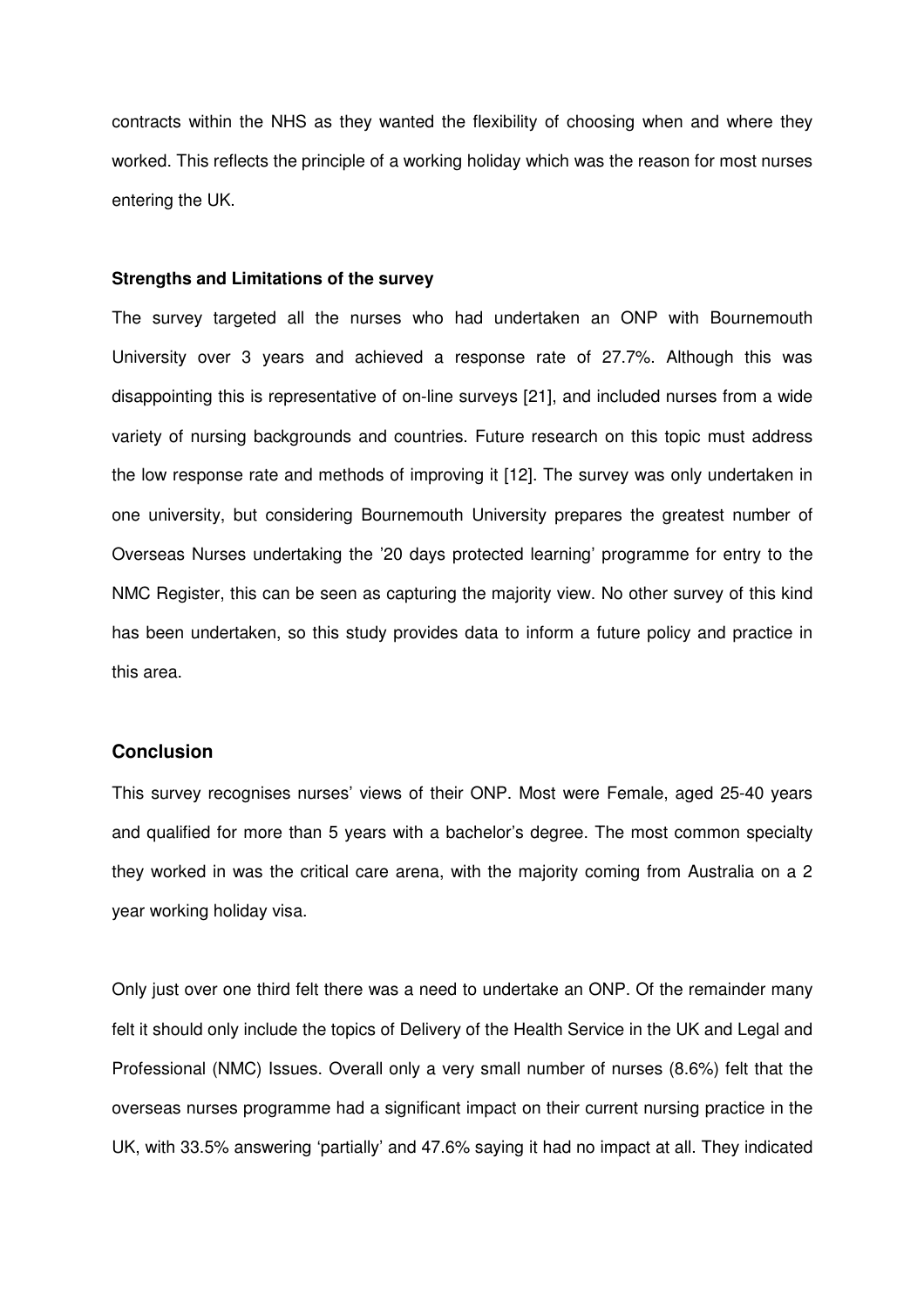that employer mandatory and induction training had a greater impact on their subsequent practice.

Criticism of the programme was mainly directed at the NMC's need for nurses to undertake the programme and the NMC prescribed learning outcomes. Most nurses felt that had a wealth of post registration academic and specialised clinical nursing experience. They felt this was not recognised by the NMC application process, which appeared only to consider their pre-registration training. When asked if there were any other topics they felt should be included in the programme, nurses indicated a need for information on seeking employment in the UK and UK career development. Over one third of the nurses also indicated a desire for more information on clinical procedures. It would be fair to say that the distance learning structure was well evaluated by students who preferred it to having 20 days taught content in a classroom.

In terms of final destinations, the majority had worked for agencies rather than taken contracts within the NHS as they wanted the flexibility of choosing when and where they worked. This reflects the principle of a working holiday which was the reason for most nurses entering the UK. Hence it could be argued that overseas nurses from Australia, New Zealand, Canada, USA and South Africa do not have an impact on the NHS workforce in terms of taking up permanent jobs, rather they support the NHS staffing shortages via agency placements.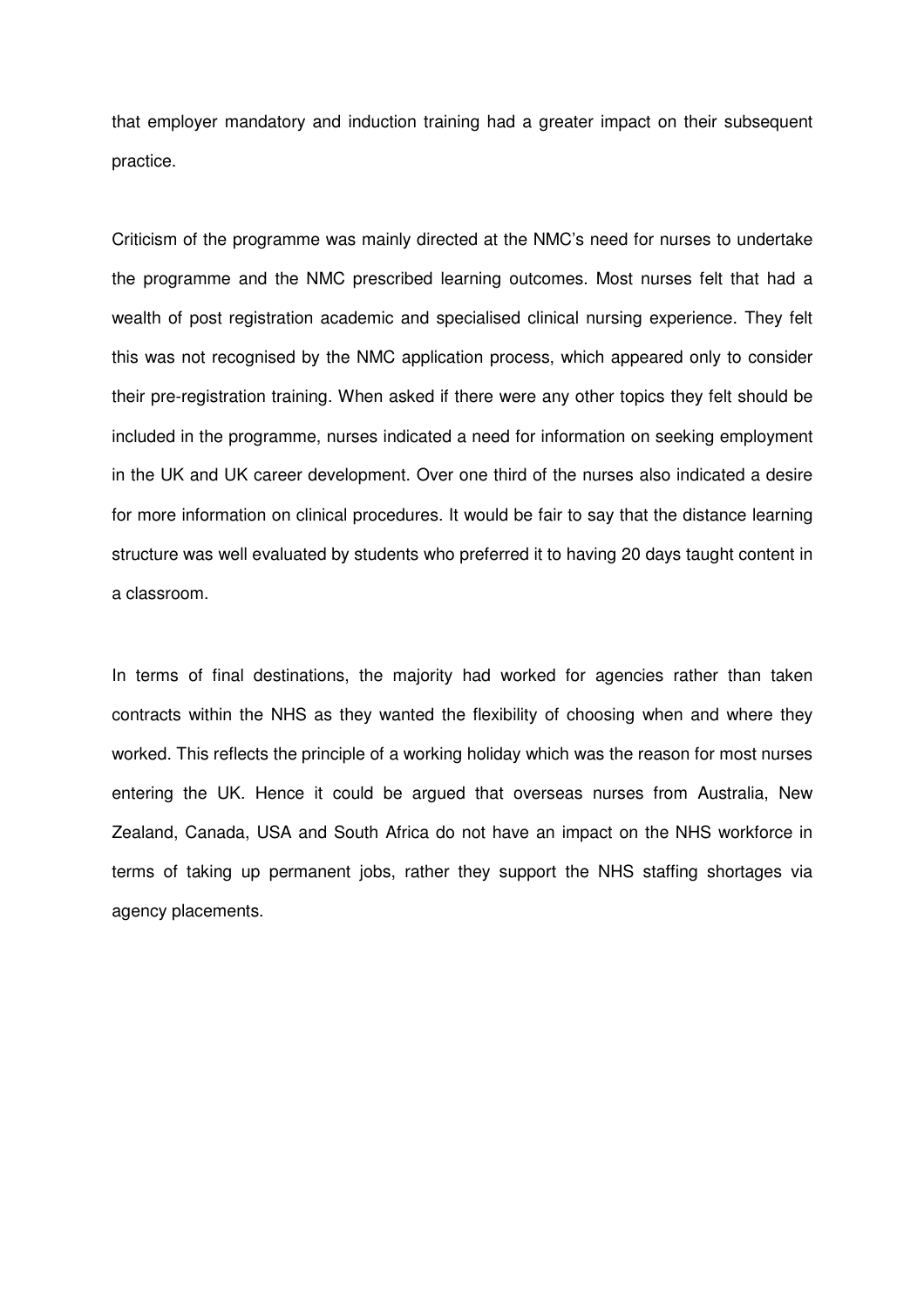# Competing Interests

The authors declare that they have no competing interests.

# Authors' Contributions

GJ and PB were responsible for the study conception, design, data collection and data analysis. Both authors read and approved the final manuscript.

#### 1. Acknowledgements

We would like to thank all the nurses who completed the questionnaire; David Foot, Marketing Research and Development Manager, Bournemouth University for his help with uploading Survey Monkey, Nicola Donnelly, Administrative Assistant for identifying the students in the target group and Dr Caroline Ellis-Hill for her help in compiling this paper.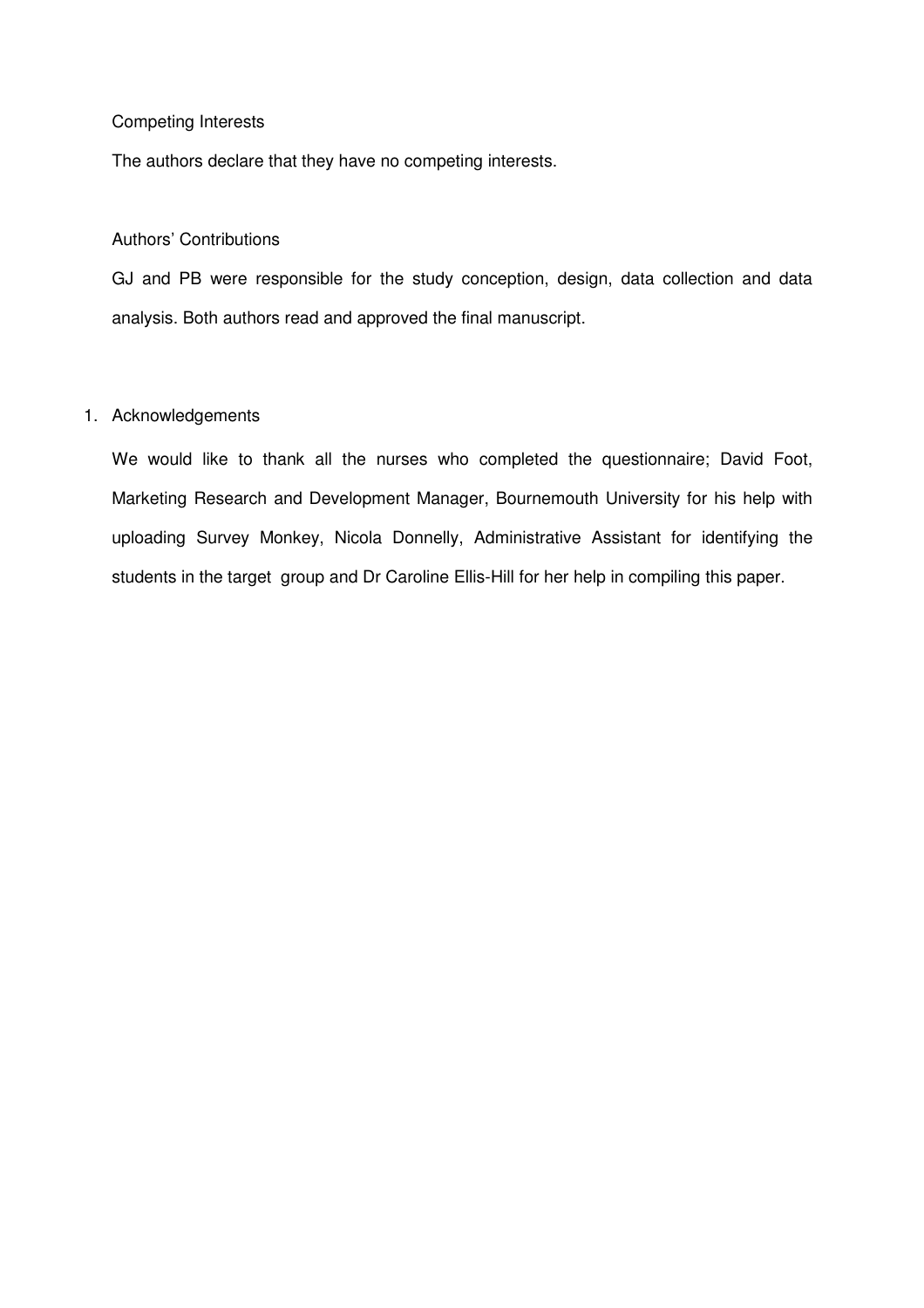#### **References**

- 2. Nursing and Midwifery Council. QA Fact Sheet D8(Ii)/2004**,** London, NMC 2004.
- 3. Nursing and Midwifery Council. Overseas nurses programme for UK registration: Information for programme providers, London, NMC 2008.
- 4. Buchan J, Jobanputra R, Gough P: Internationally recruited nurses in Londion: Profile and Indications for policy. London: The Kings Fund 2005.
- 5. Horner M: A review of a supervised practice programme for overseas nurses. Nursing times 2004. Jul 6-12;100(27),38-41.
- 6. Smith S: Understanding the experience of training for overseas nurses. Nursing times 2004. October 5-12; 100 (40), 40.
- 7. Smith P, Allan H, Henry L: Valuing and Recognising the Talent of a Diverse Healthcare Workforce. Guildford: University of Surrey 2006.
- 8. Clark P, Stewart J, Clark D: **Globalization of the Labour Market for Health-Care Professionals.** International Labour Review 2006. Vol 145 No 1-2: 37-64.
- 9. Okougha M, Tilki M: **Experience of overseas nurses: the potential for misunderstanding**. British Journal of Nursing 2010, Vol 19, No 2:102-106.
- 10. Nichols J, Campbell J: **Experience of overseas nurses recruited to to the NHS**. Nursing Management 2010. Vol 17 No 5:30-35.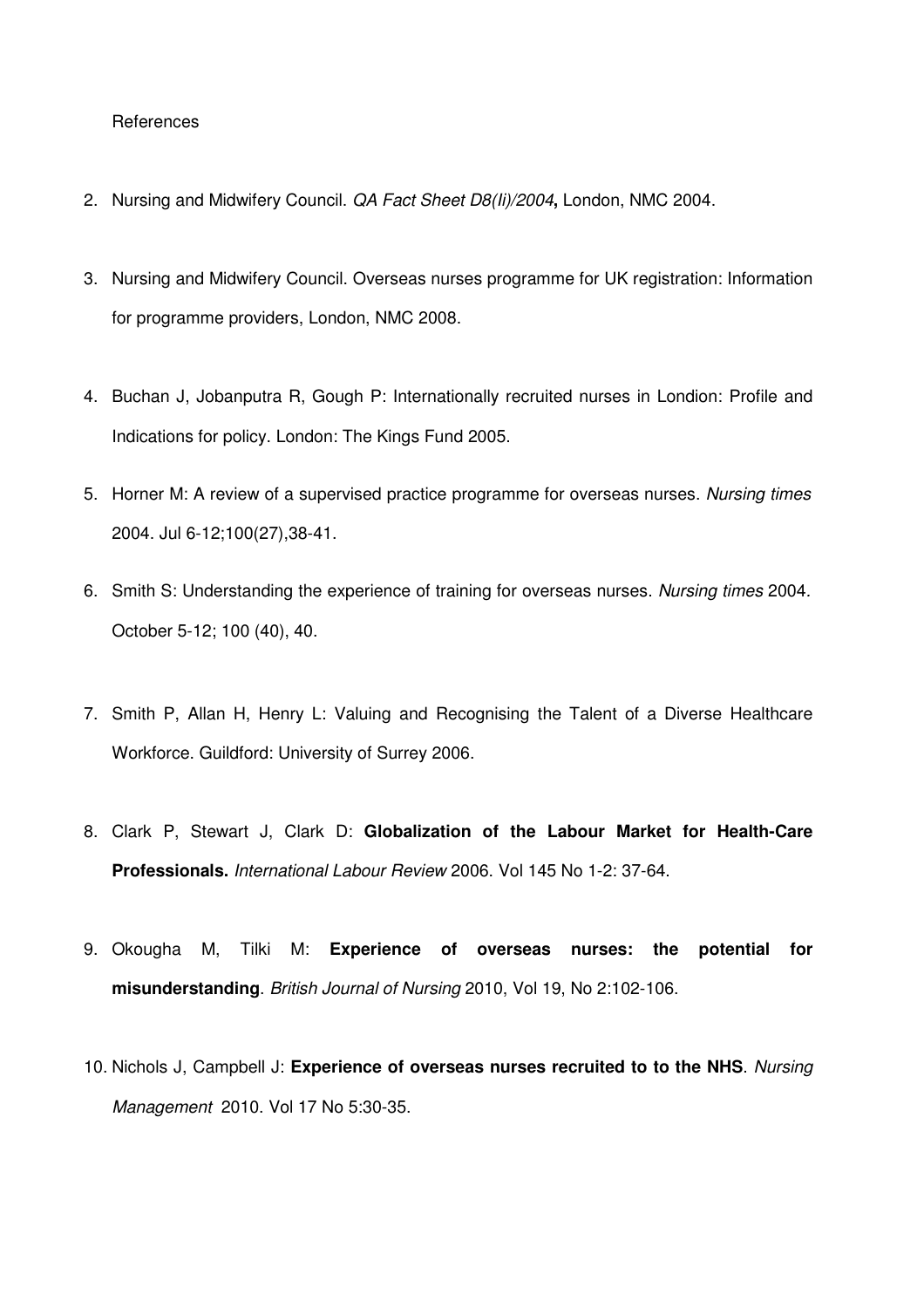- 11. Buchan J, Parkin T, Sochalski J: International Nurse Mobility: Tends and Policy Implications. Geneva: WH 2003.
- 12. Bucha J, Dovlo D: International Recruitment of Healthworkers to the UK. London: Health Systems Resource Centre 2004.
- 13. Nursing and Midwifery Council. 2007. Statistical Analysis of the Register. 1 April 2006 to 31 March 2007. Accessed on 20/04/10. Available at http://www.nmc-uk.org
- 14. Brown-Jonckheer P: The experience of overseas nurses undertaking a theory only Overseas Nurses Programme – learning needs and subsequent practice implications. Masters dissertation. Bournemouth University, School of Health and Social Care; 2007.
- 15. Polit D, Beck C: Nursing Research: Generating and assessing evidence for nursing practice. Philadelphia: Lippincott, Williams and Wilkins; 2007.
- 16. Smith C: **Casting the net: surveying an Internet Population**. Journal of Computer Mediated Communication 1997, 3 (1).
- 17. Hewson C, Yule P, Laurent D, Vogel C : Internet Research Methods. A Practical Guide for the Social & Behavioural Sciences. London: Sage Publications, 2003.
- 18. Heidari F, Galvin K: The role of open learning in nurse education. Does it have a place? Nurse Education Today 2002, Vol. 22:617-623.
- 19. Beauchamp T, Childress J:  $(6<sup>th</sup>$  ed.) Principles of Biomedical Ethics, Oxford: Oxford University Press 2008.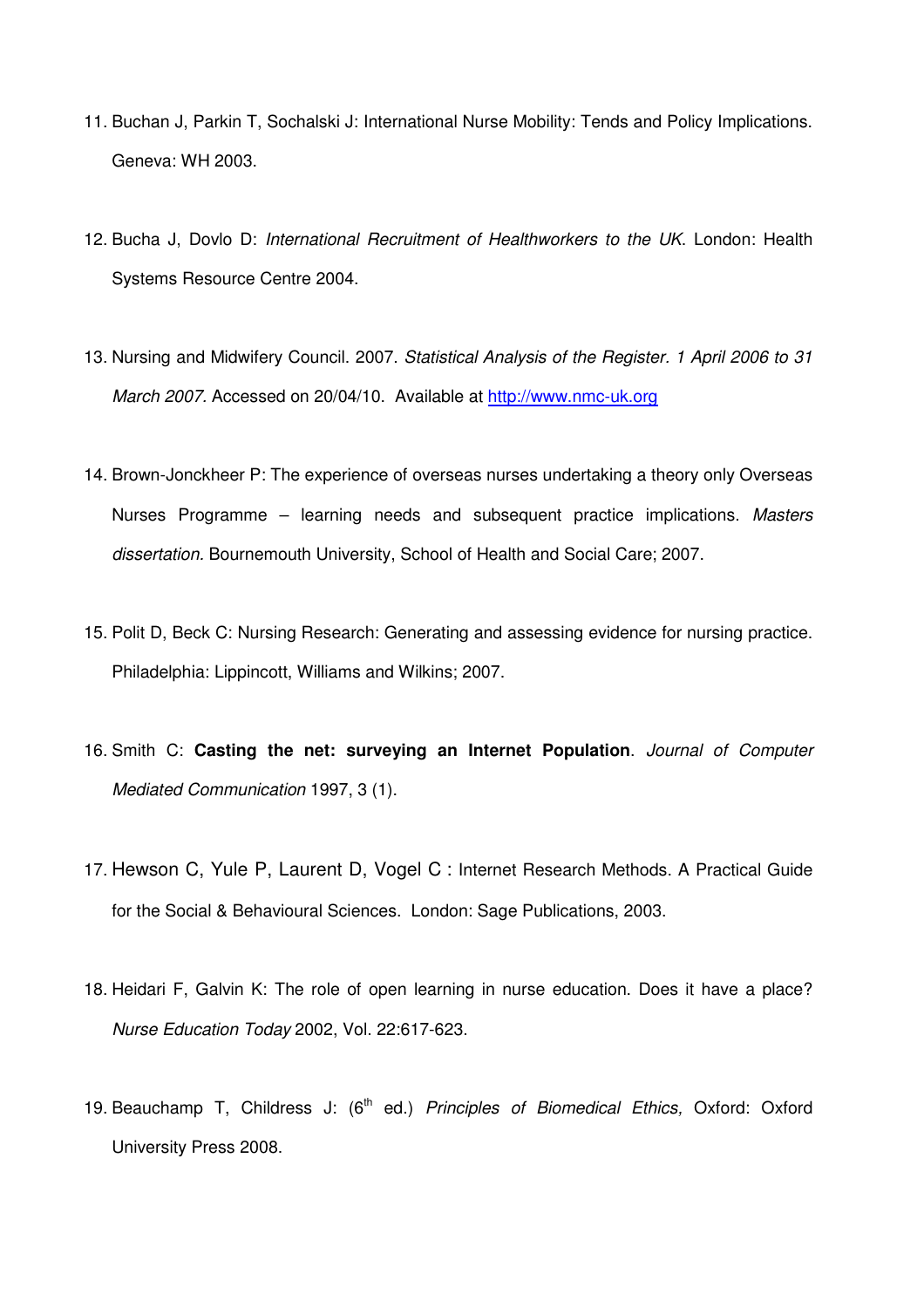20. National Health and Medical Research Council Act 1992. http://www.nhmrc.gov.au/health\_ethics/index.htm. Accessed 2010

- 21. Neuendorf K: The contrent analysis guidebook. London: Sage Publications 2002.
- 22. Stoop I: The hunt for the last respondent : nonresponse in sample surveys, The Netherlands: Sociaal en Cultureel Planbu 2005
- 23. www.ncsbn.org/nclex.htm NCLEX-RN exam. Accessed September 2010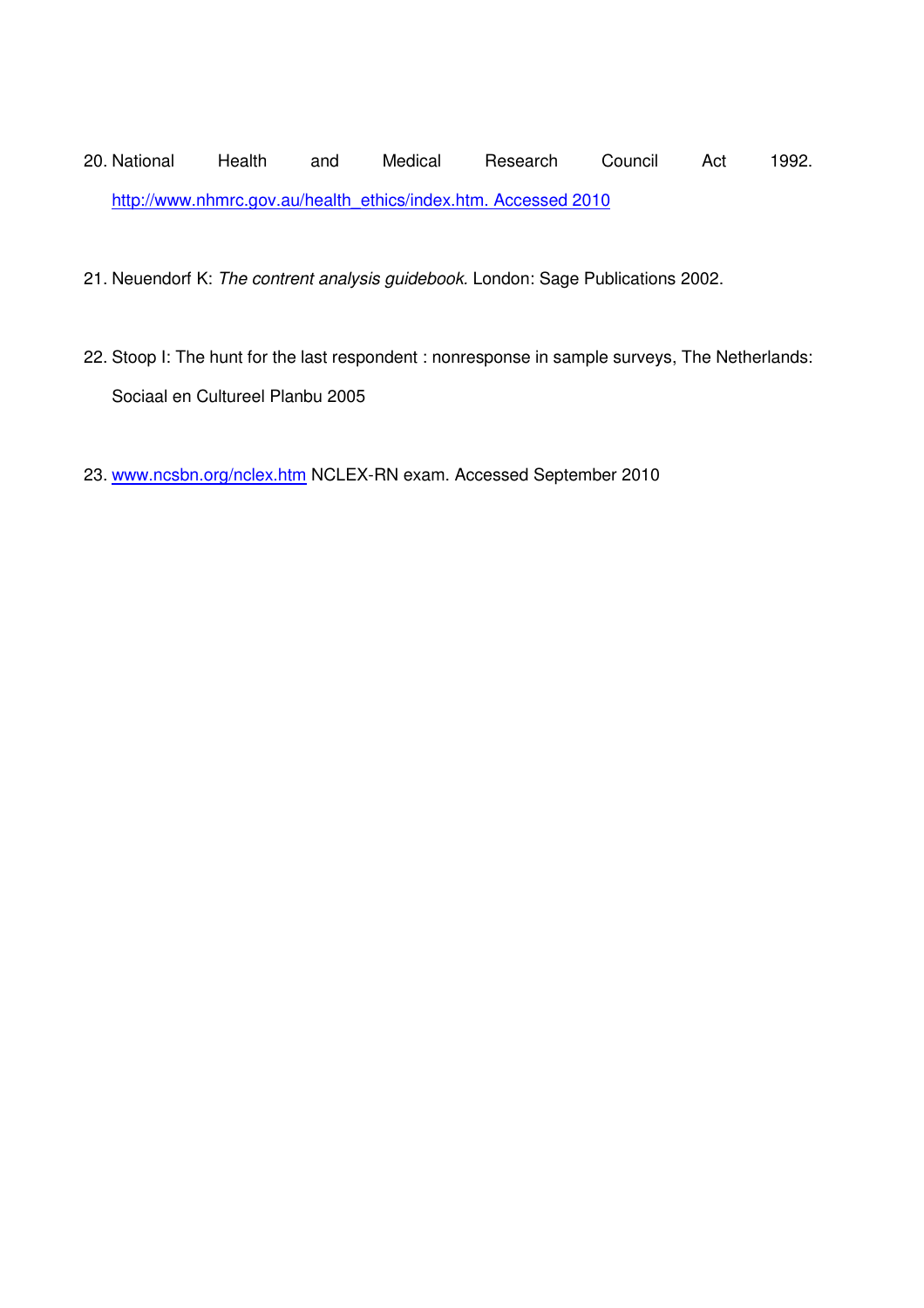# **Additional file 1:**

ONP Nurses survey questionnaire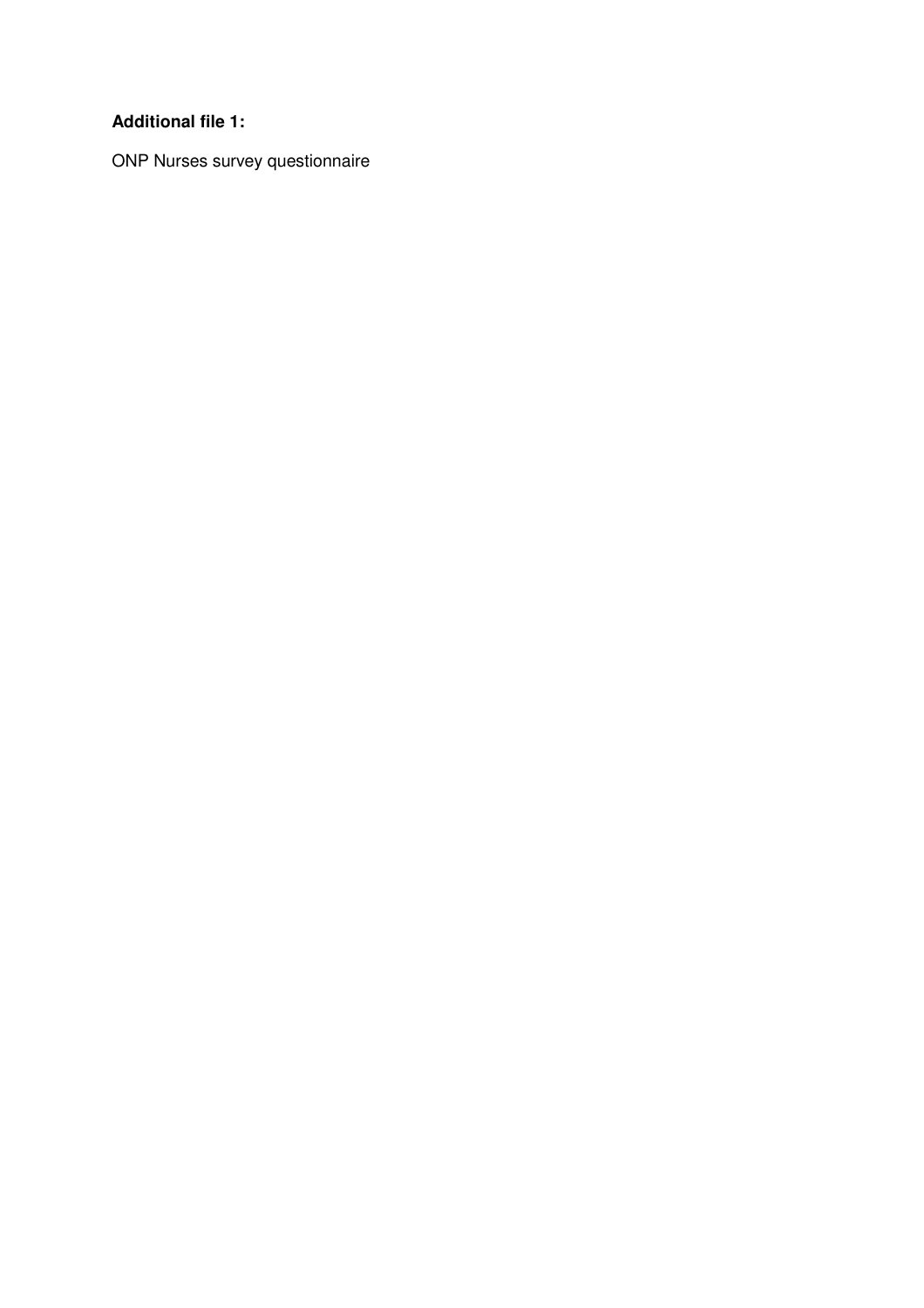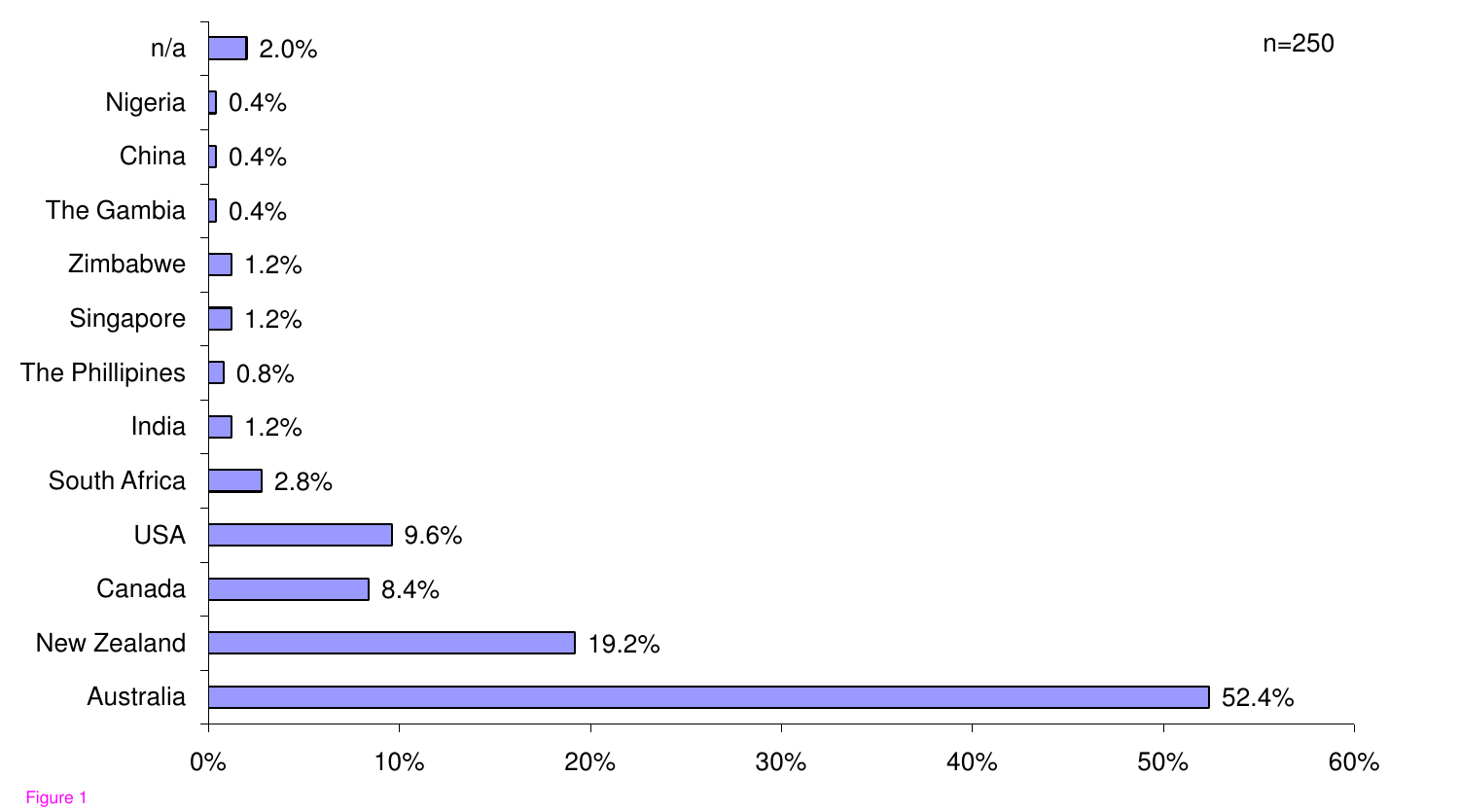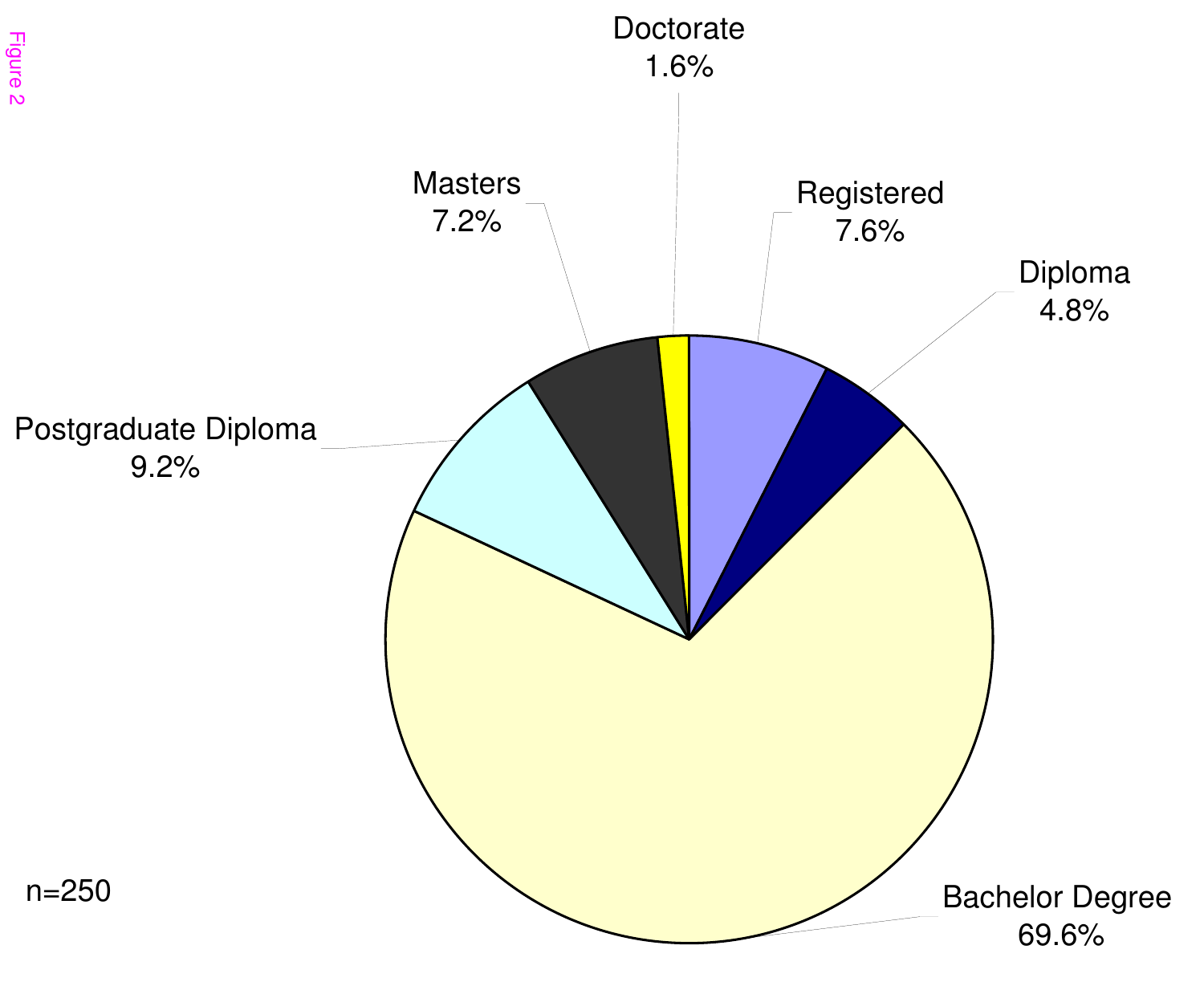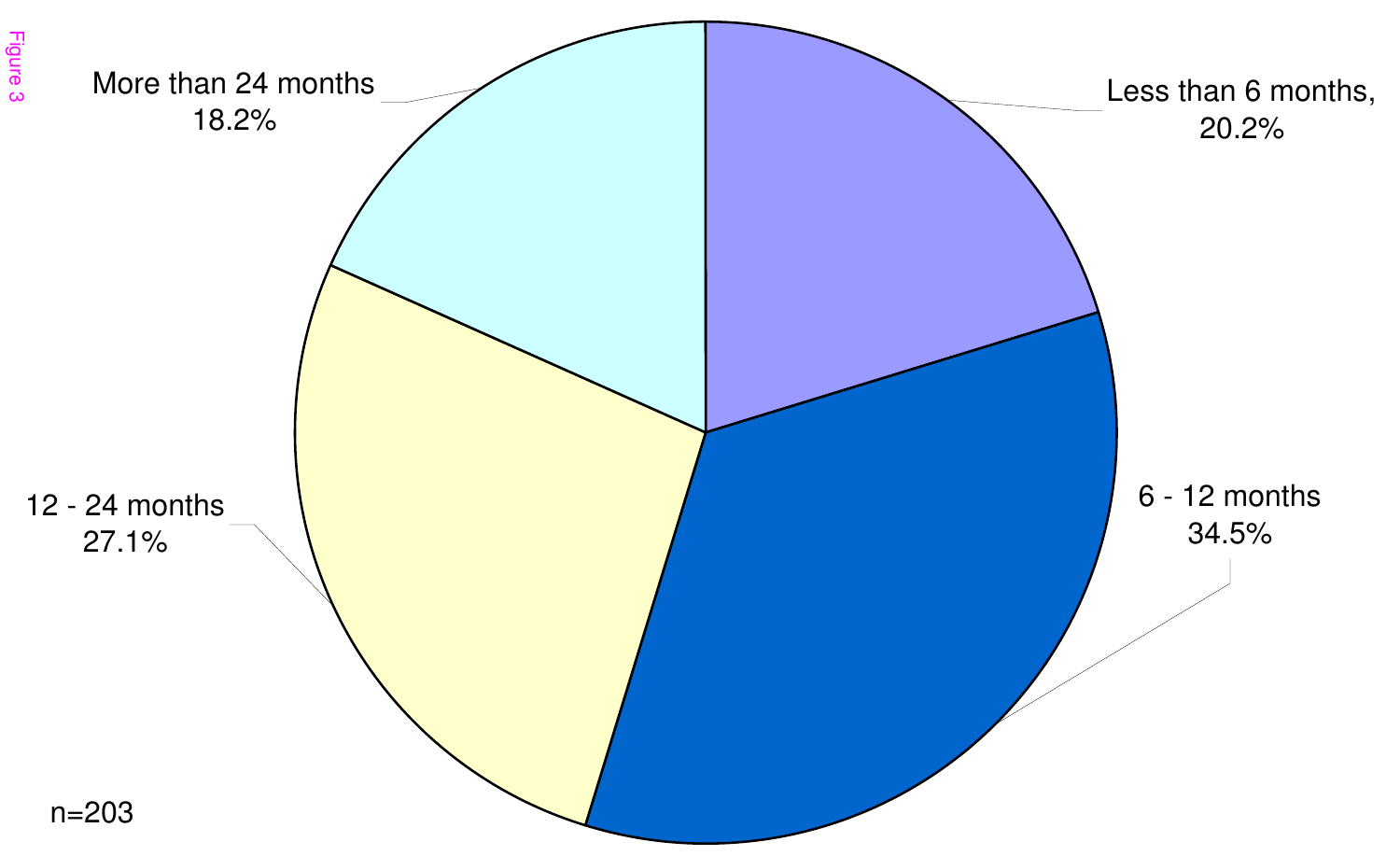![](_page_29_Figure_0.jpeg)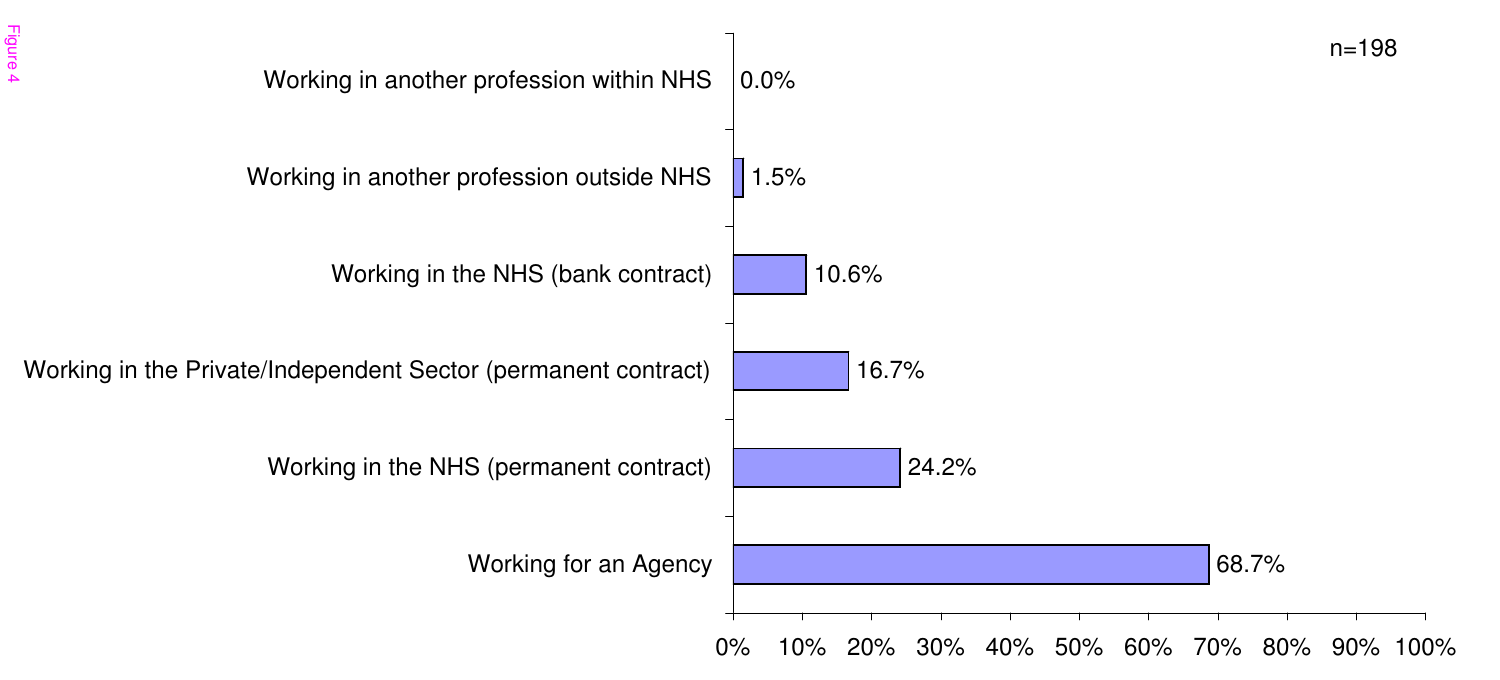![](_page_30_Figure_0.jpeg)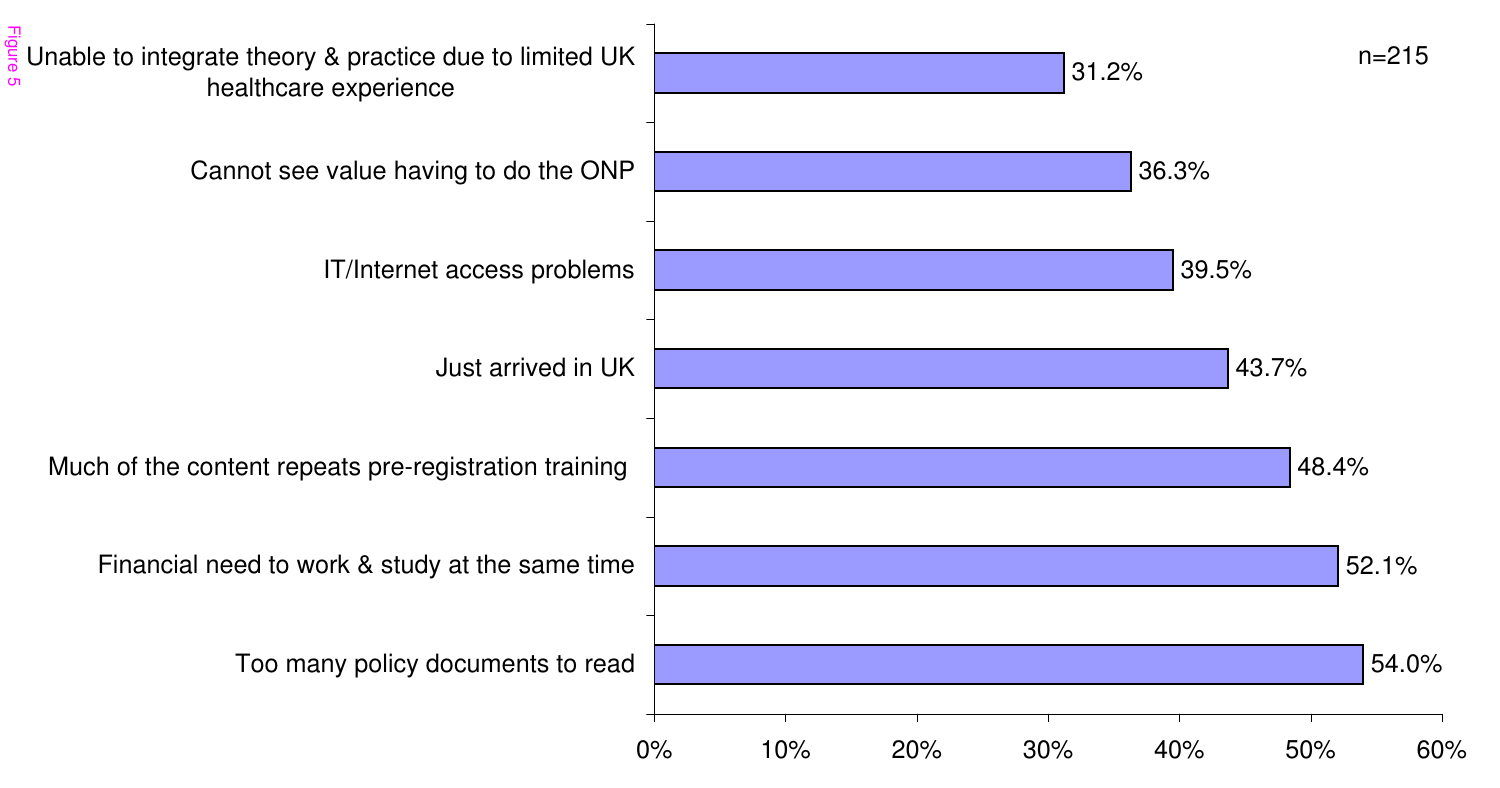![](_page_31_Figure_0.jpeg)